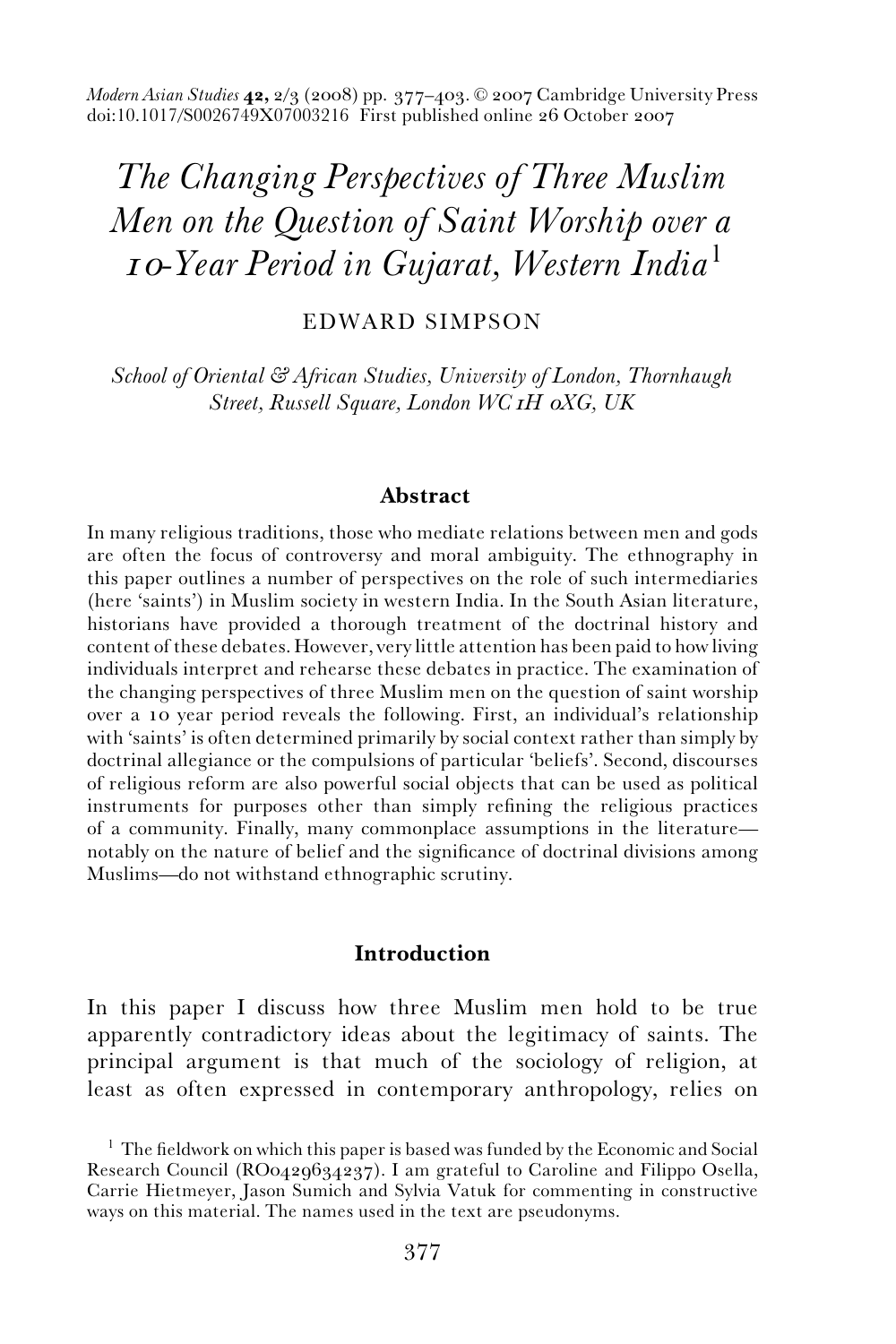somewhat static and instrumental notions of belief and knowledge. I illustrate this and demonstrate the consequences for the more general understanding of popular Islam and reformism in South Asia.

The kind of simplifying drudge I have in mind is most extremely characterized by surprisingly common statements such as 'Muslims believe X and Y', the error of which hardly need to be demonstrated to readers of this journal. However, there are other levels at which this tendency operates. It requires cultivated personal or professional interests in order to question statements such as, 'The Barelvis hold that spiritual intermediaries are a vital part of the society of Islam'. Such statements should beg the following kinds of questions: is this group of Muslims (associated with the teaching of Ahmed Rida Khan and Hanafi jurisprudence) formed solely by the uniformity of belief among its members? Do all spiritual intermediaries hold Barelvis in equal regard with other Muslims? Are all intermediaries held in equal regard by the Barelvis? Who says so? How do they know? What does it mean to believe or hold that something is true? While it is beyond my scope here to provide a confident answer to the final question, my data illustrates some of the limitations of discussing religious belief—and thus also ideas of reform—in terms of truth and certainty at the level of the individual and hence, by extension, at the level of the group.

The paper is broadly divided into three parts. The first section places my material within the existing body of literature on Islamic reform in South Asia, introduces the ethnographic context and outlines general debates about the legitimacy of saint worship. The second section is ethnographic, and describes the changing perspectives of three men over a 10-year period in Gujarat, western India, on the question of saint worship. The third section broadens perspective, to tie the ethnography into shifts in religious politics in western India.

#### **Islam and Modernity in South Asia**

Many accounts of Muslim societies have focused on the division between those who venerate living or dead saints as intermediaries between themselves and Allah, and those who condemn such beliefs and practices. For some scholars, clearly influenced to a degree by their own religious practices and anthropological beliefs, this division has been dealt with as matter of religious philosophy and as a fundamental contradiction at the core of Islam (notably Gellner 1969, Gibb 1972). These scholars are not entirely wrong to emphasize this division,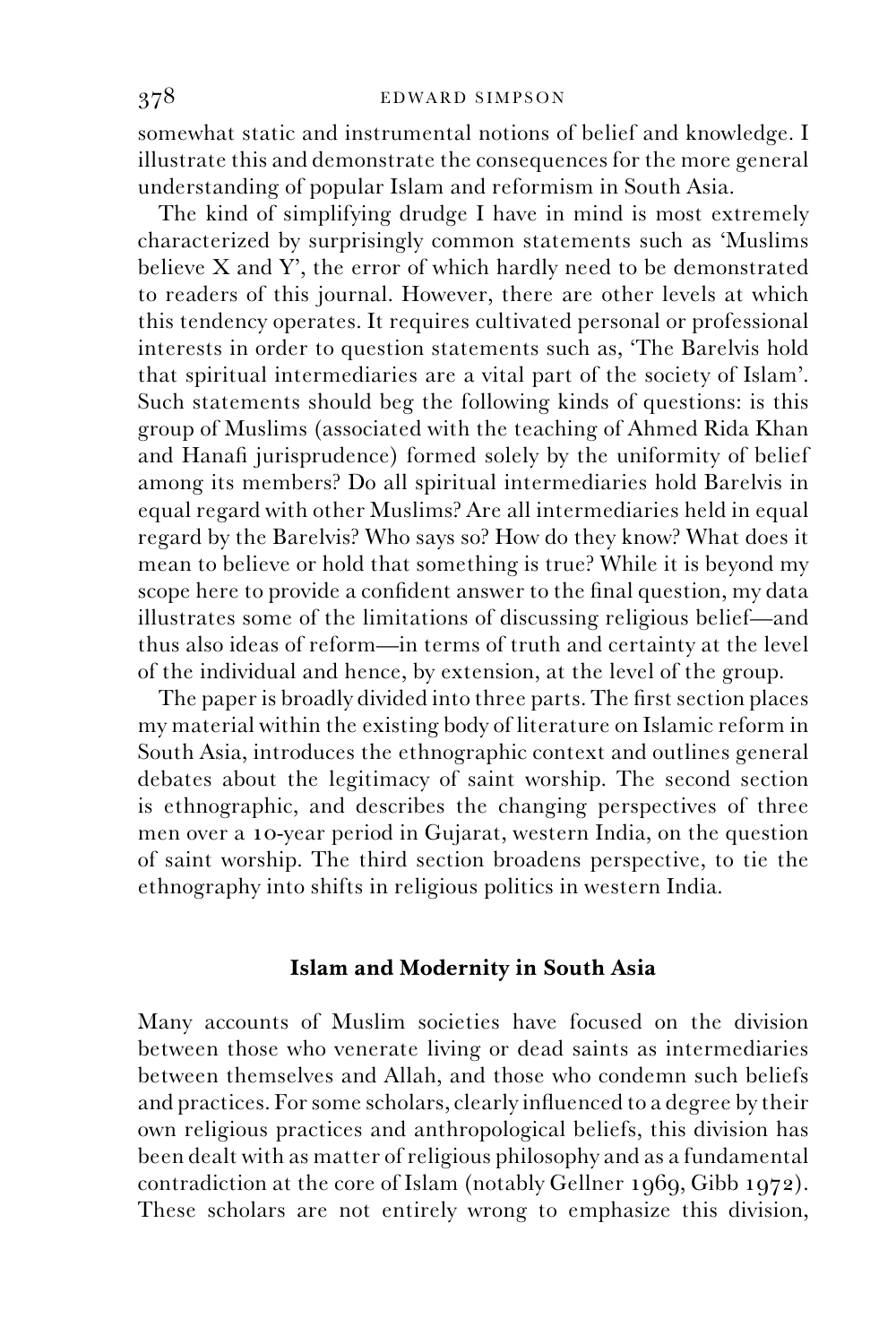because it is also a rhetorical device often used by Muslims themselves, and one that has historically driven many reformist movements (see Eickelman 1981, 1982). Scholars and Muslims alike have often busied themselves with rhetoric, seeming to hold that matters of belief and practice will follow unquestioningly behind the words of reform.

Drawing on ethnography from the southern coastal belt of Kachchh District in the far west of Gujarat, I suggest that the separation of 'saint worshippers' (often equated to syncretism and the irrationality and superstition of *mythos* and, inaccurately, likened to Catholicism, i.e. those who 'believe' in saints) from 'non-saint worshippers' (often equated to the rationality of *logos* and 'reform', and thus inaccurately likened to Protestantism, i.e. those who 'do not believe' in saints) is a sociological falsehood which has become entrenched in the anthropology of Muslim societies, or, to be more careful in my claims, this division is something I am unable to extract consistently from my own ethnography.

As a way into discussion, I make two further claims: the first relates to the predominance of historical knowledge of particular types in the literature and the second to the enduring legacy of a kind of thought, most accurately described as 'functionalist', in the anthropology of Muslim societies.

Much of the best work on Islam in India has been written by historians, notably those working on the pre-colonial (Eaton 1978, 2001) and colonial periods (Zaman 1999a, 1999b; Robinson 2001, 2003; Metcalf 2004, 2005; Reetz 2006). This work has focused primarily on the emergence of 'reformist' movements in the northern part of the country during the nineteenth century. Hence, there is something of a lopsidedness to our knowledge: we know more, and more thoroughly, about the historical development of reform movements and their relationship to colonial thought and practice than we do about the lives of Muslims in either colonial or contemporary society. Thus, when one turns to the background to Islam in South Asia, the key texts tend to focus on schools of thought, key figures, and the delineation and relationship of these schools to the competitive world of preindependence politics. Such works have a certain epistemological character (the consequences of which I turn to below), and generally build upon one another. This observation is not simple disciplinary sniping, but has tangible effects on the contemporary production of knowledge about Muslims and modernity in South Asia.

A recent book by the sociologist Rowena Robinson (2005), on Muslims affected by violence in Mumbai and Gujarat, provides a good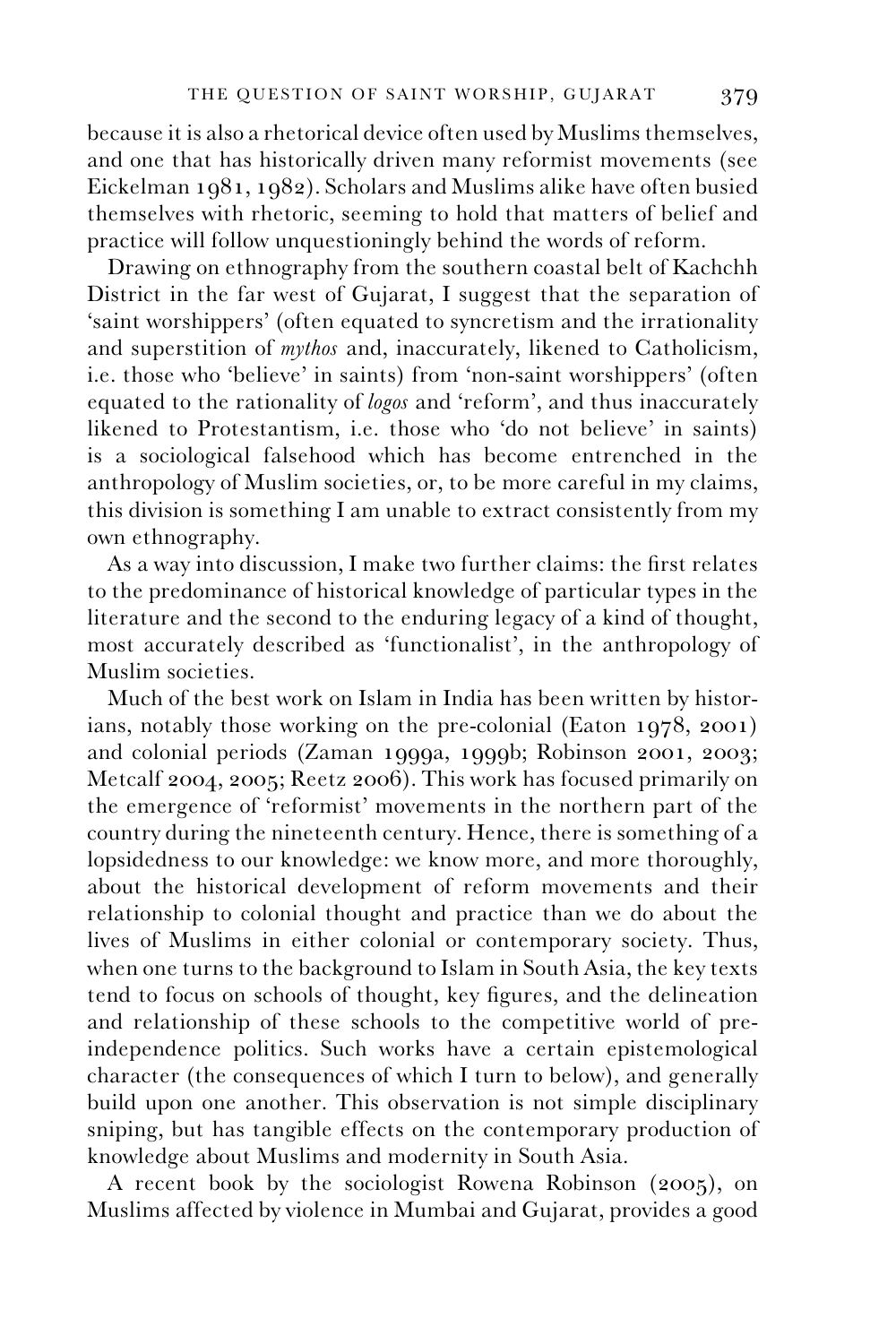example of the consequences of this lopsidedness for the study of contemporary India. Robinson's text is rich with data from interviews, but the details of doctrinal differences among Muslims are trotted out in a much more formal—if not to say formulaic—style in explanatory footnotes. Significantly, I strongly suspect this—is because Robinson had to turn to historians' work for the details presented in these footnotes and because most of her interviewees would not, nor could they even if pressed, describe differences between Muslims in these terms. We learn, for example: 'Deoband teachings manifest a distrust of other cultures and seek to purge Islam of Western and modernist influences and to establish the Quran and the Hadith ('sayings' of the Prophet) as the sole source of tradition' (2005: 189, note 7). In contrast, 'Unlike Deobandis, Barelvis believe in the powers of the Prophet and the saints' and '... believe in the intercession between humans and the divine through a chain of holy *pirs* [saints] ultimately reaching the Prophet (2005: 190, note 11). We learn about the 'Sufi influences' that inhere within the religious practices of Indian Muslims and the growth of reformist movements such as the Ahl-e-Hadith, Jamat-e-Islami and Jamat-e-Ulema-e-Hind, movements opposing the worship of saints often described by the generic terms 'Wahhabi' or 'Salafi'.

In this fashion, work on Indian Muslims stresses the significance of divisions, notably by devotion or aversion to saints.<sup>2</sup> The literature, of which Robinson's text is but an example, also stresses the importance of reform as the principle idiom of both religious practice and theological division.<sup>3</sup> The temptation is, therefore, to see institutionalized forms of Islam—characterized by a place and date of origin, a seminary, perhaps a series of well-catalogued (and thus readily accessible) publications, and an uncontested set of beliefs and practices—as reflecting popular understandings of Islam in India. To my mind, however, there are simply too many improbable assumptions involved in this picture of Islam on the sub-continent for it to stand.

<sup>2</sup> The major works on Muslims in Gujarat bring similar categorizing principles to the topic. The gazetteers of the nineteenth century built upon the colonial practices of census and classification and catalogue castes and the relationships between caste and sect; see, for example, see the 1899 publication *Gazetteer of the Bombay Presidency. Vol. IX. Part II. Gujarat Population: Musalmans and Parsis*. Twentieth century publications by social scientists (Engineer 1989) and historians (Misra 1964) have been written along similar lines.

 $3$  In a sense, it is perfectly correct to stress purges of practice and the struggle for change because this is the nature of *jihad*; the faithful are necessarily reformers in a generic sense, but this is not a point to emerge from the literature I am discussing.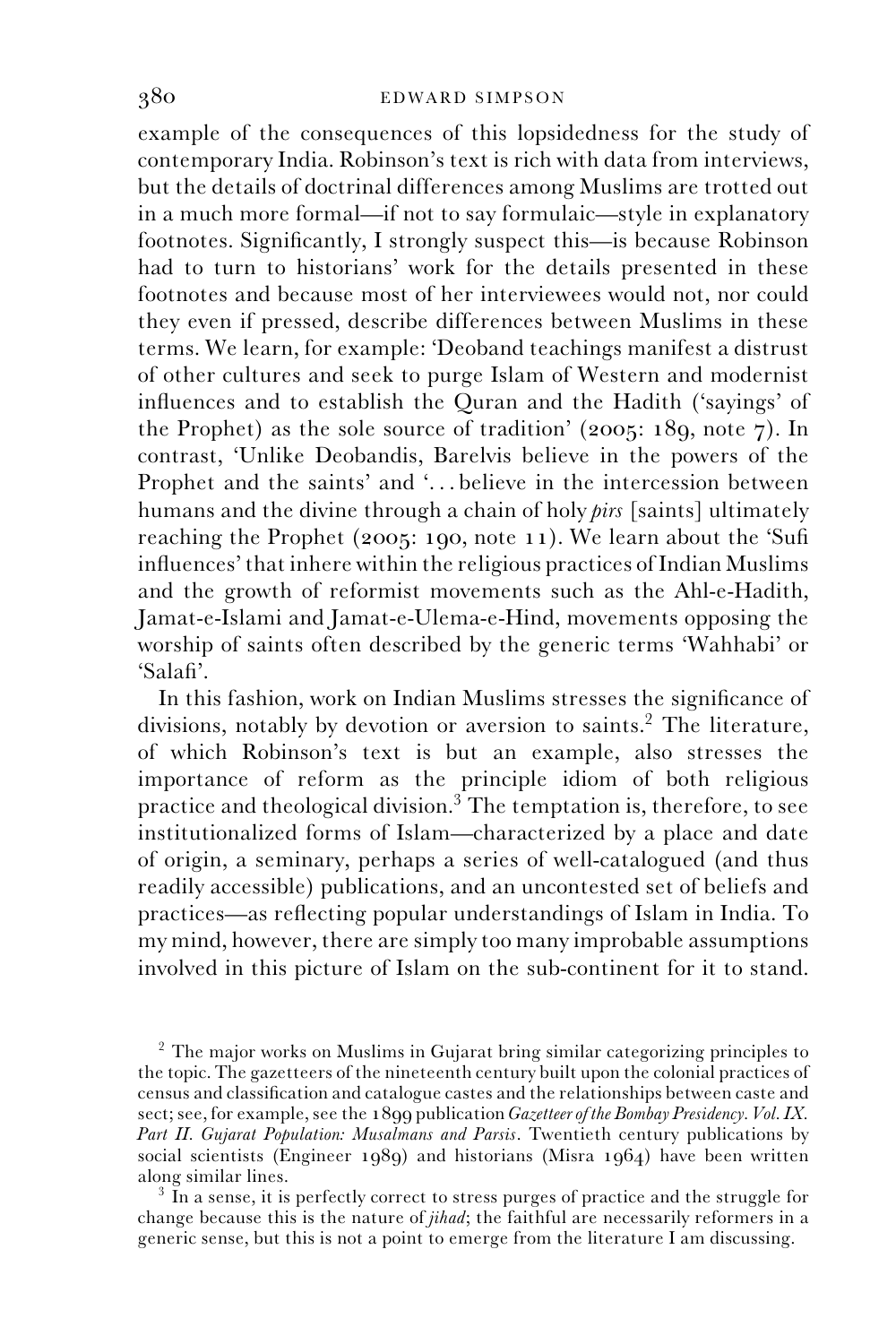The differences between schools of thought are much more difficult if not impossible—to demarcate *consistently* at the level of actual practices and actual people—not everywhere always, but in many places often. Moreover, people's knowledge of different schools varies considerably, while relationships between rival sects may have as much to do with political or economic factors as they do with debates about authenticity or legitimacy.

Of course, Muslims I know recognize many divisions among themselves and it is indeed true that particular mosques are often associated with particular doctrines. I also know families in which fathers and sons attend different mosques for such doctrinal reasons (or so they say). While I am not disputing the presence of differences in doctrine, I am suggesting that they should be placed in their proper relation to other social cleavages. None of my friends and informants in Gujarat would be able to offer the kind of bird's-eye and historicized account of religious division that Robinson's footnotes, echoing historians, provide. Indeed, why should they be expected to?

The general overview is, I have suggested, something that anthropologists object to because it does not reflect the reality of anyone other than the historian or the footnoting sociologist. In this instance, the overview is worth extra critical scrutiny because in dayto-day life in Gujarat the visibility of divisions between sects is very strongly obscured by contours of friendship, animosity, ethnicity, class, caste and other kinds of politics. The persistence of the idea of what I am calling 'the overview' (but which could equally be thought of, less flatteringly, as a catalogue), rooted as it is in colonial and historical practice, seems yet another example of the way in which Muslims are reduced to religious rather than sociological terms. In what follows, and to escape the tension between the dictates of authoritative text and actual practice, $4$  I take as a starting point Muslim social thought 'as it is not as it should be', to use Francis Robinson's (1983: 155) well-turned phrase. This means using the terms of reference of my friends and informants as the analytical starting point.

This brings me to my second claim about the epistemology of the anthropology of Muslims and the legacy of functionalism. The binary of 'saint worshippers' and 'non-saint worshippers' (or for that matter generic Muslims and generic Muslim reformers) stems, in part, from the enduring legacy of anthropological regimes which separated 'religion' from discussions of family and politics—amongst

<sup>4</sup> See Das (1984), Lindholm (1986) and Robinson (1983) for some lively exchange on this topic.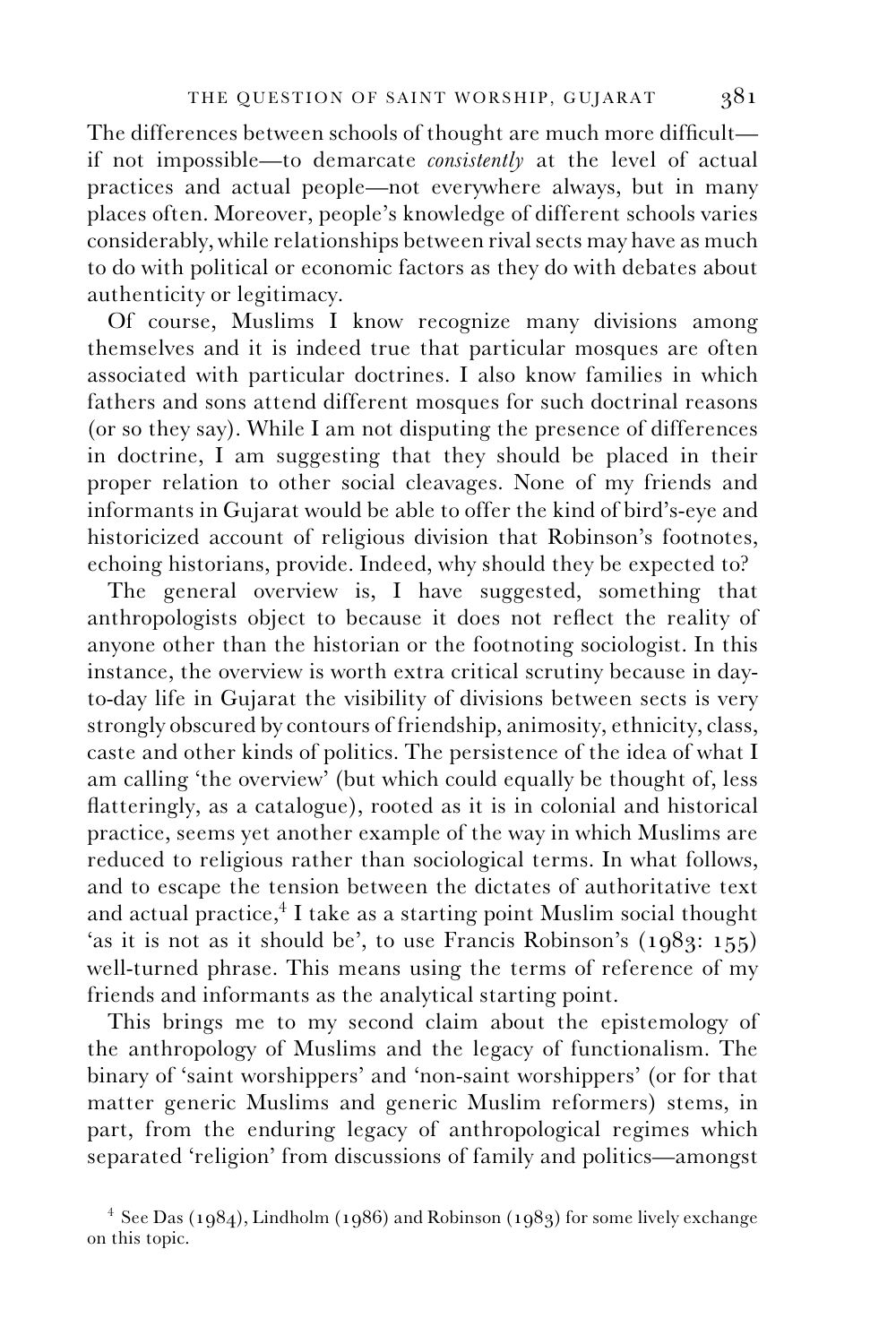other things. This trend turned simple questions of everyday moral reasoning into theological debates, which they were properly not at all. Furthermore, the models of logic and process on which much anthropological theory is based have tended to shy away from confronting contradictions (such as the co-existence of the immanent and the transcendental), preferring instead neat and cohesive systems and structures over mess and ambiguity.

The twin ideas that people are routinely engaged in activities other than religion and that religious ideas impinge on mundane domains are truisms in other areas of anthropology and sociology. The anthropology of Muslims has, however, been slower to embrace the theoretical advances of post-colonial, post-Oriental and, indeed, poststructuralist thinking. A shift in emphasis is necessary: away from the study of Muslims as people necessarily shaped by religious doctrines and towards a more properly anthropological concern with Muslims as people who are engaged in all manner of other social and worldly processes aside from the 'religious'. There are of course important exceptions; Rosen (1984, see also Asad 1986) eloquently shows how the social realities of Moroccan Muslims are formed from shifting networks of negotiable obligations and relationships rather than fixed abstract precepts. Similarly, Eickelman and Piscatori's (1996) discussion of the language of Muslim politics illustrates how terms are opened up for debate and contestation. More recently, scholars such as Verkaaik (2004), Marsden (2005) and Soares (2005) have stressed some of the ambiguities and conflicts in being Muslim and the significance of scepticism, humour, irreverence and unfinished conversations.

I draw on what might be thought of this recent anti-functionalist stance (individual authors frame their own 'anti-' differently) to assume that ambiguities and inconsistencies—rather than fixed certainties given by texts and unproblematic beliefs—are as central to the social life of Muslims as non-Muslims. I also take it as given that individuals have context-bound selves that shift in form and intention over time (as in Holland and Leander 2004). I immediately caution against facile assumptions here: the world I am attempting to convey is not an unchained whirligig of limitless and unbounded humanity, but one in which uncertain individuals are, by and large, also bound in uneasy relationships to the structures of their society and the history of Islam.

Anthony Giddens (1979: 161) suggests that human beings everywhere exist in contradictory relation to nature. Contradiction arises because humans are in and of nature, but they are also set apart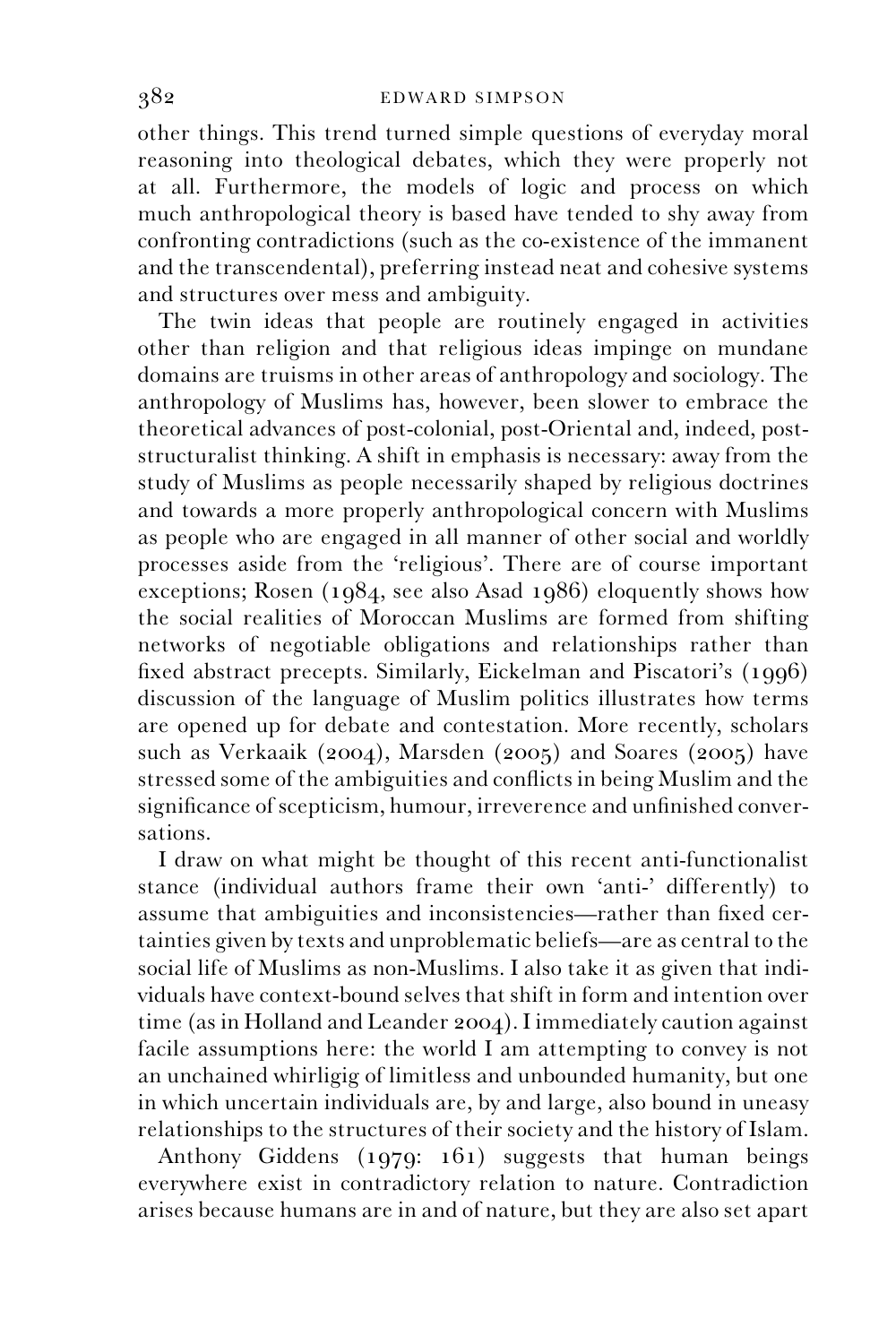from it because they have a 'second nature', not reducible to physical objects. This contradiction, Giddens explains: '... has its universal expression in the finitude of *Dasein* as the negation of the apparent infinity of time-space in which each human life makes its fleeting appearance' (1979: 161).<sup>5</sup> This is not simply to say that nature is negated by the 'second nature' of humans (for Giddens, it appears to be), but that this fact gives humans a 'contradictory unity' that in turn makes them further distinct from nature. The relation between *Dasein* and the continuity of being is always mediated by society, and thus the existential contradiction of human existence is reflected in structural contradictions in society.

There is no space here to grapple with the vast literature on the relationship between individual and collective forms of representation or the self in relation to society. I wish, quite simply, to follow Katherine Ewing's (1997) useful investigation of modernity, psychoanalysis and Islam in Pakistan. Ewing takes Lacan to Lahore to explore the ways debates around sainthood are used to question and anchor individual conflicts, uncertainties and the quest for recognition. She demonstrates, echoing Giddens, how individual fantasies of identity are caught simultaneously in seemingly stable webs of plenitude and public talk on one hand and constantly threatened by the transience of life and the immanence of death on the other. Thus, Ewing is able to expose some of the deep sediment of meaning which forms invisible/intangible parts of the relations between saints and their followers and detractors. We could infer from her work that to their followers, saints embody the negation of time through both genealogy and ritual proximity to the infinite.

I now introduce the three men of my title and explore the nature of individual uncertainties and how these manifest in broader social trends.

### *The Ethnographic Context*

One day in 1999, Rafiq and I had made a short journey from his shipyard on the east bank of an estuarine creek to the local town on the west to obtain customs clearance for his vessel. After we left the customs office, we stood on the docks to look through the tangle of shipyards and onto the river. Rafiq initiated conversation with some

<sup>5</sup> The German term *Dasein* is from Heidegger's (1962) examination of what it means 'to be' and translates roughly as 'being-there', 'life-world' and 'existence'.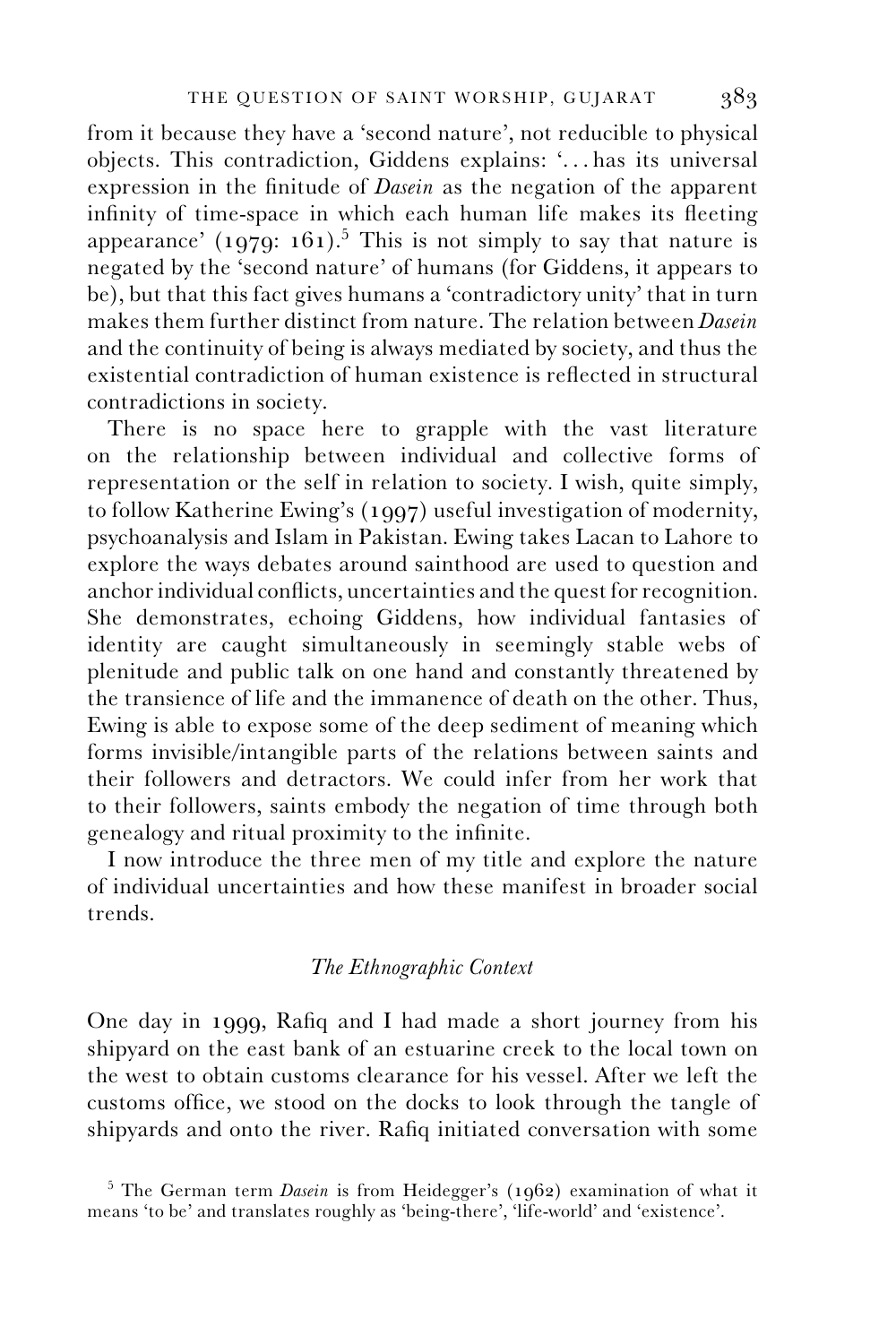men rigging a vessel in the mud before us. As we chatted, along came a man dressed from head to toe in green silk. He smelt strongly of perfumed oil and carried with him a number of peacock feathers and a bundle of grubby charms. He looked like a rogue but his words were considered and his tone contemplative. He said he was a Saiyed from Rajasthan who was making a tour of the holy places of Gujarat. He flattered Rafiq with kind words, waved the feathers in the general direction of his head and asked for alms. Rafiq had bent slightly to receive the blessing, and reached inside his immaculate white robes to pass the man ten rupees. The man gratefully took the note but did not leave as Rafiq had clearly expected him to. The stranger attempted to prolong the exchange, perhaps believing he had stumbled across a potential patron. To everyone's surprise, especially that of the Saiyed, Rafiq told him in no uncertain terms to get lost. The man was clearly shocked and, as he started to regain composure, he informed Rafiq that this was no way to treat an elder, a man of religion and a traveller in a strange land. Rafiq replied by saying that waving feathers around was no sign of religion, that the man was certainly old but not his superior and if the man was hungry he should go to eat in a lodge and pay for his food like everyone else. The overt confrontation in this exchange was out of the ordinary and provoked some audible giggles from among the men on the ship. Their reaction spurred Rafiq on: 'I have been on haj. My family has built mosques and given generously to orphanages. What are your qualifications?' There was a moment of silence before the man replied: 'Well Haji, I may be a poor man but I at least know how to behave'. He turned his back and walked away.

Rafiq had publicly lied—he had not been on haj—but the lie was plausible and served its purpose. As we made the journey back to his village, Rafiq moaned that he was sick of self-appointed authorities asking him for money in the name of Islam. I knew that already, because he talked about it all the time, but I simply could not understand why he had taken the man's blessing and paid for the service and then insulted the fellow. I asked him, and he retorted: 'that fellow on the docks, who was he? I have no idea! You have no idea! He may have been the son of an oil presser from Uttar Pradesh who has moved over here and started to claim he is a *bawa* [saint] but he might not have been. You have to be careful. These people have powers, whether we like it or not. I took his blessing before insulting him, just to be on the safe side'.

Insulting those you trust to confer blessings is clearly at odds with much conventional wisdom about the morality of exchange and reciprocity associated with popular Islam in South Asia. For Rafiq, it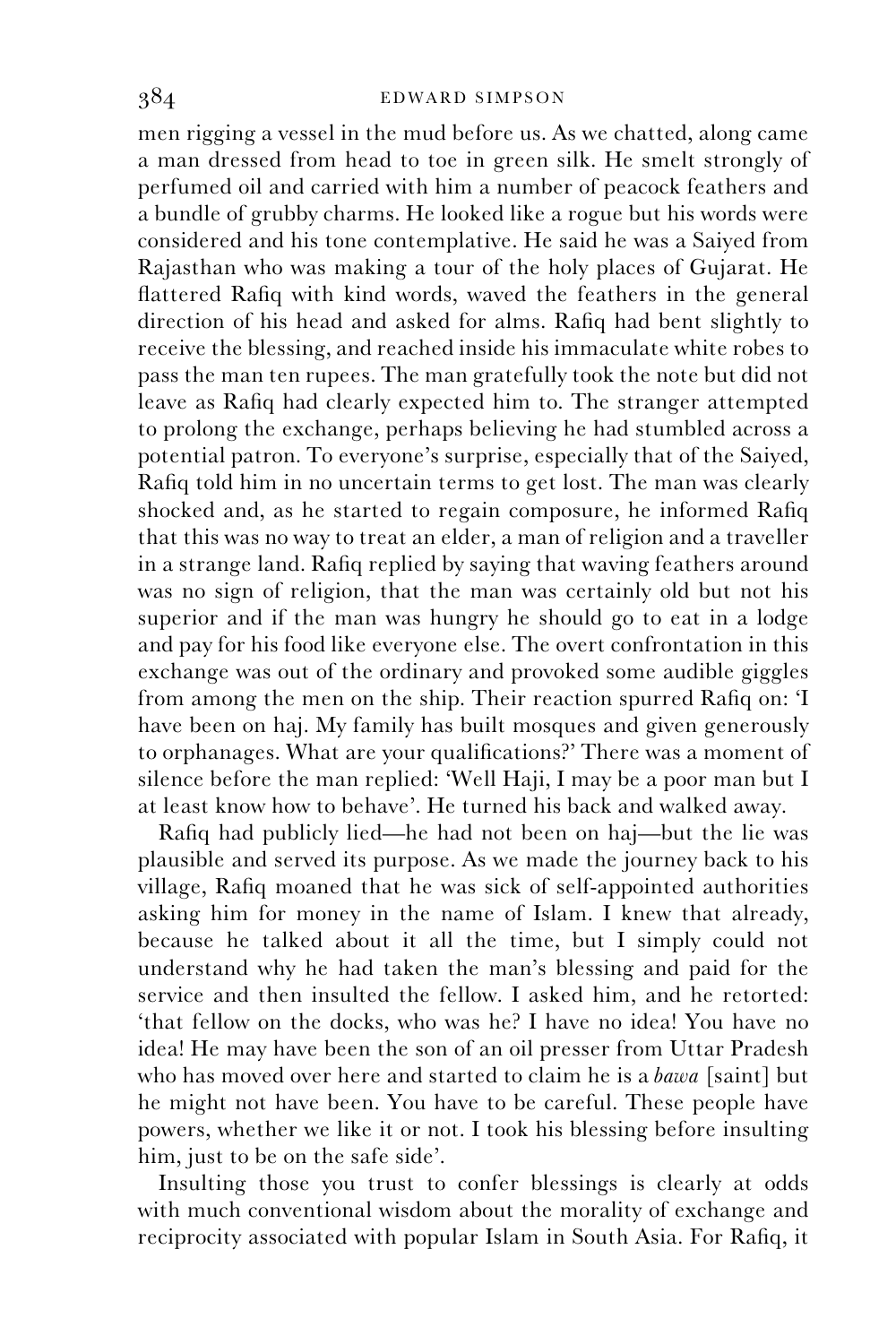was as if receiving the blessing closed the way (perhaps optimistically) for any malicious intent the man in green might have subsequently wished towards his younger critic. Over the years, I have witnessed many similar forms of exchange, but this one particularly stuck in my mind because Rafiq had told me vehemently on many occasions (both before and after this encounter) that saints and their powers had no place in 'real Islam' (his words).

Do these apparently contradictory forms of behaviour mean he is slovenly in his thinking or simply driven by the opportunities of the moment? While I would not completely discount either of these options, I also suspect more compelling explanations, to which I will return later. First, however, I outline the role of saints in western India and some of the reasons why they are the targets of reformers in order to contextualize why and how it is important that the three men discussed have changing perspectives.

## *Saints in Western India*

Notwithstanding the Christian connotations of the word 'saint', I use it here to refer to a group of living Saiyeds who manipulate the grace and potency of their genealogy to intervene in lives of their followers, with miracles, advice, boons, sacred amulets and so forth. In Gujarati, such people are known as *pir*. The role and social position of such figures are commonly linked to Sufi traditions (Mills 1998), and while there is much historical evidence to affirm such connections, this is not something my Sunni informants stress. In Kachchh, as elsewhere, there is considerable variation in the qualifications, methods and reputation of local saints. Some have small informal followings and no fixed place of business; others live and practice within elaborate shrines, which may contain the graves of hundreds of dead ancestors, and where interaction between saint and devotee is determined by formal codes. Saints may be called upon to appease 'non-Muslim' deities, adjust problems of human or agricultural fertility, nourish the deceased in heaven or determine an auspicious day. They may be worshipped directly or, in various ways, be required to mediate communication between their devotees, their dead ancestors and Allah.

Such intermediaries between man and God are the target of reform in many religious traditions. Those most opposed to saints in western Gujarat argue that men are fundamentally equal in their potentials, and anyone acting as an intermediary on the pretext of genealogy is an obstacle in the way of man's rightful relationship with Allah.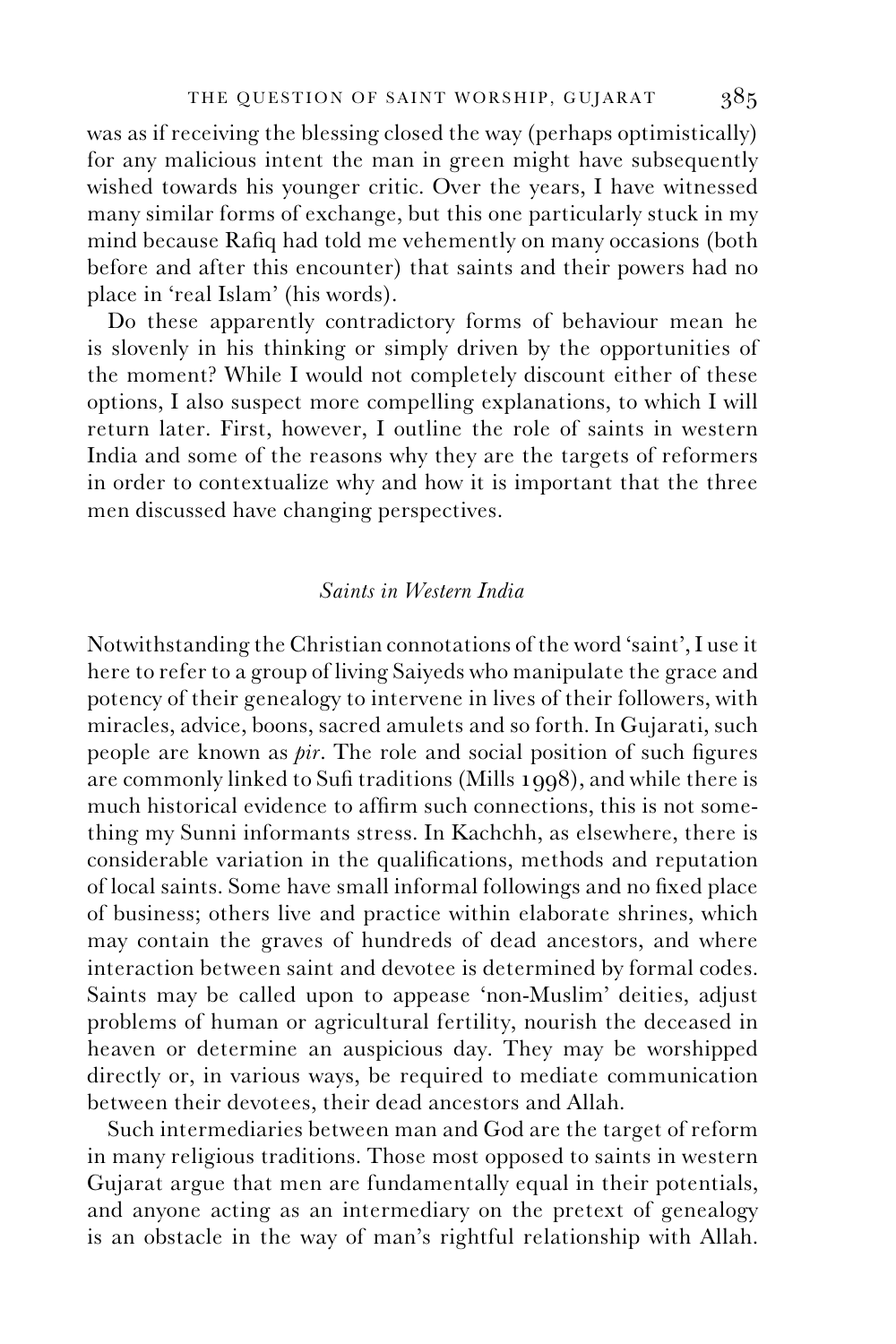There are many other positions that are less hostile and admit the legitimacy of saints under some conditions: namely, the nature of their qualifications, the types of services they provide, the kinds of prayer over which they preside and the kinds of relationships they claim between themselves and the dead (see Robinson 1983, Mills 1998, Simpson 2006; also see Parkin (2000) for the Swahili coast).

I have often been struck by the fact that most people claim that associating with saints in particular ways is wrong; these are matters on which everyone seems to have an opinion. I am also struck by how small the number of people I know who have nothing whatsoever to do with the saints. The role of saints is a matter on which there is no conventional consensus, because there is both broad condemnation of particular practices and patronage of others. Given the uncertainties and fragilities of the self, and the unassailable idea of God, it is unsurprising that Muslims in Kachchh debate the correct relation between the two and, indeed, between *Dasein* (a vision the saints arguably embody) and the fleeting nature of individual human life. There are, however, two more sociological points here.

First, condemnation of saints comes in pretty standard forms and, as I have implied, is often a matter of minute differences in detail from the actual practices of the condemner. In a sense, narratives of reform have become a common property and as such occupy a peculiar status in sociological terms. They have strong intellectual and cultural histories, and are often reiterated in particular places (mosques and other religious functions), in certain ways by particular kinds of influential people (prayer leaders and so forth). They are essentially ritualized grand narratives, cultivated and honed and written down over the years. The more common narratives—on the status of the Prophet's birthday, on the importance of regular prayer, the ambiguous nature of intermediaries between man and Allah—are known in various forms to a great many Muslims, and in western India many of these narratives are also known by non-Muslims. Therefore, considerable analytical caution is necessary when juxtaposing narrative and practice, as a way of measuring what people may or may not believe in.

Secondly, there is the important matter of delimiting the scope of a popular belief among Muslims. Elsewhere, I have argued that a popular belief among Muslims in western India has at its core the principles of historicized Sunni Islam, but that these are profoundly influenced (both positively and negatively) by local conditions and rival social and divine cosmologies (see Simpson (2006)). Here, I provide indicative examples of how Muslims may 'believe' in 'non-Muslim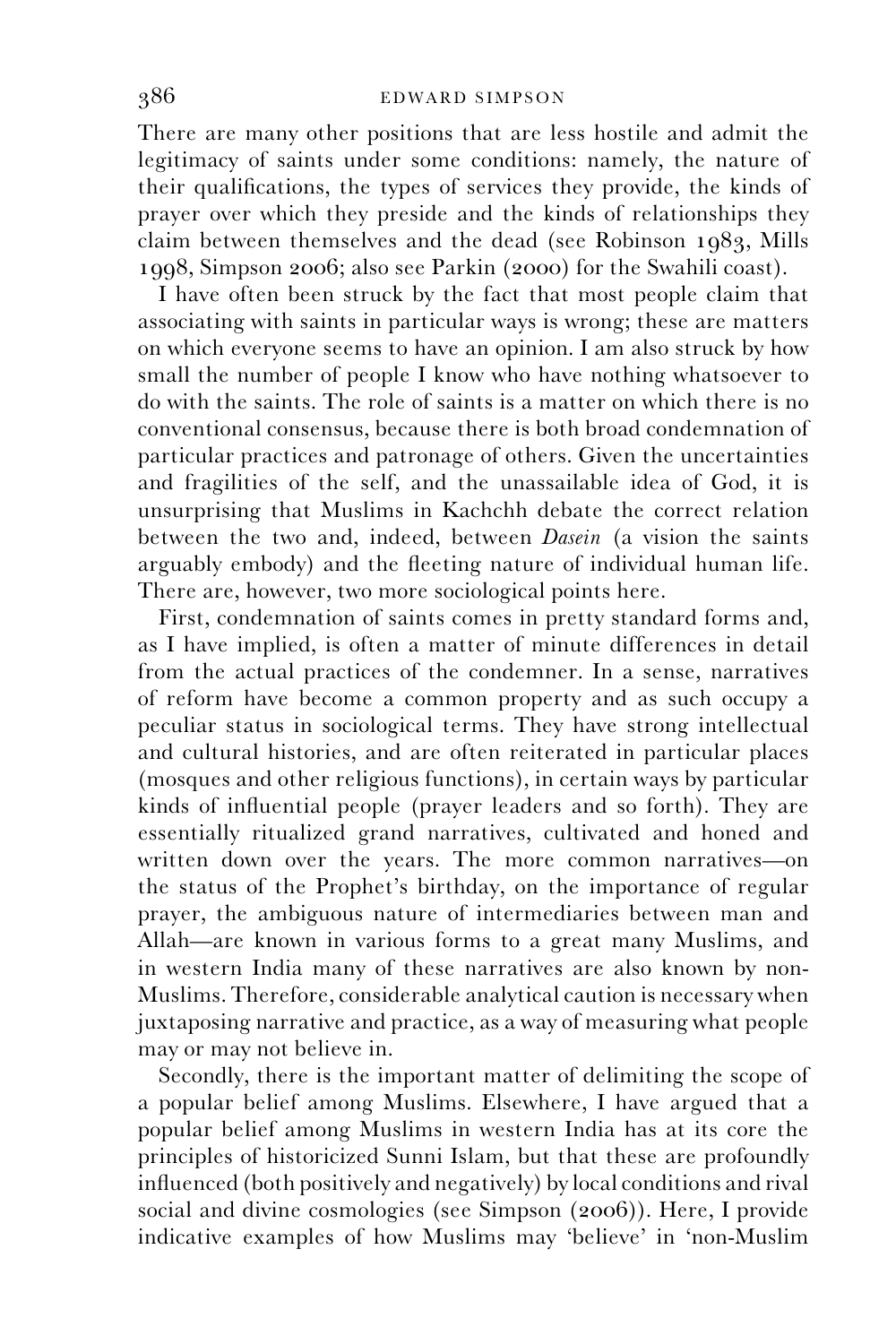things'.6 On some occasions, Muslims consider the rituals of Hinduism to be efficacious, if somewhat dangerous. While no one has ever told me, 'I find Hindu rituals efficacious', it is worth remarking that Muslim friends will not enter Hindu temples or shrines, even if there are no witnesses. On the dockside, they treat the flotsam from Hindu water-side rituals with extreme trepidation—if not to say fear—and have developed counter rituals for disposal. For Muslims of southern Kachchh, a plethora of forces are at work in the world; the religious routines and practices (*sunnah*) given by Islam provide a method for avoiding negative and corrupting influences, leaving people free to lead good lives after the example of the Prophet. In this sense, in life, Islam is seen as having something of a salvationary potential against the feckless and immanent temptations of lesser forces (I am reluctant to say gods) and spirits. At another level, the practice of regular prayer and reading from the Quran is a routine which prevents individuals from improper speculation and wandering into the realms of lesser powers and demons. Therefore, being a client of a shrine which other Muslims regard as backwards and superstitious (and this, remember, will include most people) still leaves a very long way to fall if things take a turn for the worse.

There are undoubtedly some who live according to a clear vision of Islamic practice; yet, for many more, narratives of religious reform are primarily good to think with, to work through the contradictions and uncertainties of their own lives. Many people I know simply have not, nor perhaps ever will they, made up their minds in any absolute sense as to what they should do, say or think—let alone hold as infallible other than the certainty of a formless and intangible deity; they have businesses to run, houses to build, enemies to brutalize and other dreams to fulfil.

With this background, I now turn to the changing perspectives of the three men.

## **The Three Men**

My focus on individual men shifts from the conventional stress on aggregates of castes and ethnic groups (after Mines 1994). Rafiq,

 $6$  The phrase 'non-Muslim things' is undeniably clumsy and arguably misleading. I have however used it here for want of a better alternative to indicate to the reader that I mean deities and ritual ideas that are conventionally considered part of popular Hinduism.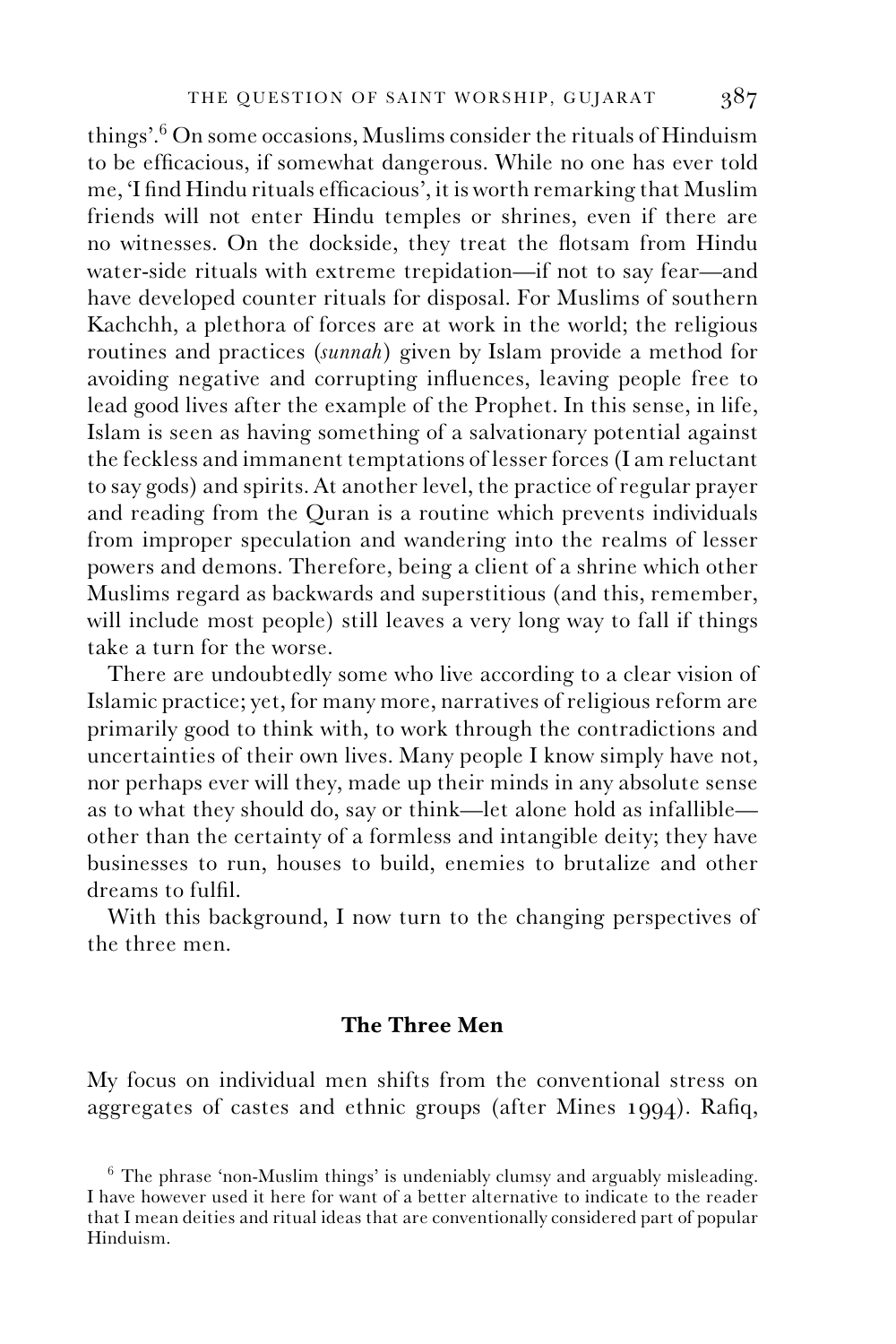whose meeting with the man in green I discussed above, is the wealthiest and most influential of the three. Rasheed is the second, a sailor, who once worked for Rafiq in the mid-1990s, although I am unaware of any relationship between them today. Abbedin is the third, a Saiyed, who has no connection whatsoever I am aware of with Rafiq; Abbedin's eldest brother once beat Rasheed when he was a child for some now forgotten act of rascality; Rasheed remembers this; Abbedin's brother does not. The three men are now all in their mid-thirties and all are relatively successful in their own terms. They belong to different endogamous groups, and although the boundaries of such groups coincide on occasion with religious activity (such as specific mosques or particular saints being favoured) I wish to ignore the effects of this here.

How I know things about society in Kachchh has been very much dictated by the structures of my relationships with people like Rafiq, Rasheed and Abbedin. This is largely true for all anthropological fieldwork, but for an intimate discussion of how people may or may not have changed their minds about certain issues over time this fact seems to hold particular relevance. I have been able to measure what these men do against what they say over time. Over the last 10 years, we have learned how to ask each other questions in new ways. All three men now have some idea about anthropology and what I do with the information I write up as fieldnotes. They have become adept at predicting when I will ask questions and what form they will take. In some ways, they have learned to think about their society in terms of anthropology—although I doubt they see worth in this.

Let me now briefly describe how I know these men—not out of particularly introspective compulsions, but as a way of being clear about the status and limitations of my data. I got to know these three men in quite different ways; they also integrated me into their lives quite differently, and this affects how and what I know about them. I got to know Rafiq in a slow, gradual and accumulative way, but my relationship was always primarily with him and not with his family or domestic affairs. I got to know Rasheed through short periods of intense contact and long absences when he was working overseas; he rapidly integrated me into the routines of his family and domestic life both in Kachchh and Mumbai. I got to know Abbedin through a long period of intense contact, a few years of little contact and now regular contact both in India and England; I know very little about his family.

I have known Rafiq since the third day of my first period of fieldwork in the mid-1990s. In the intervening years, I might even venture to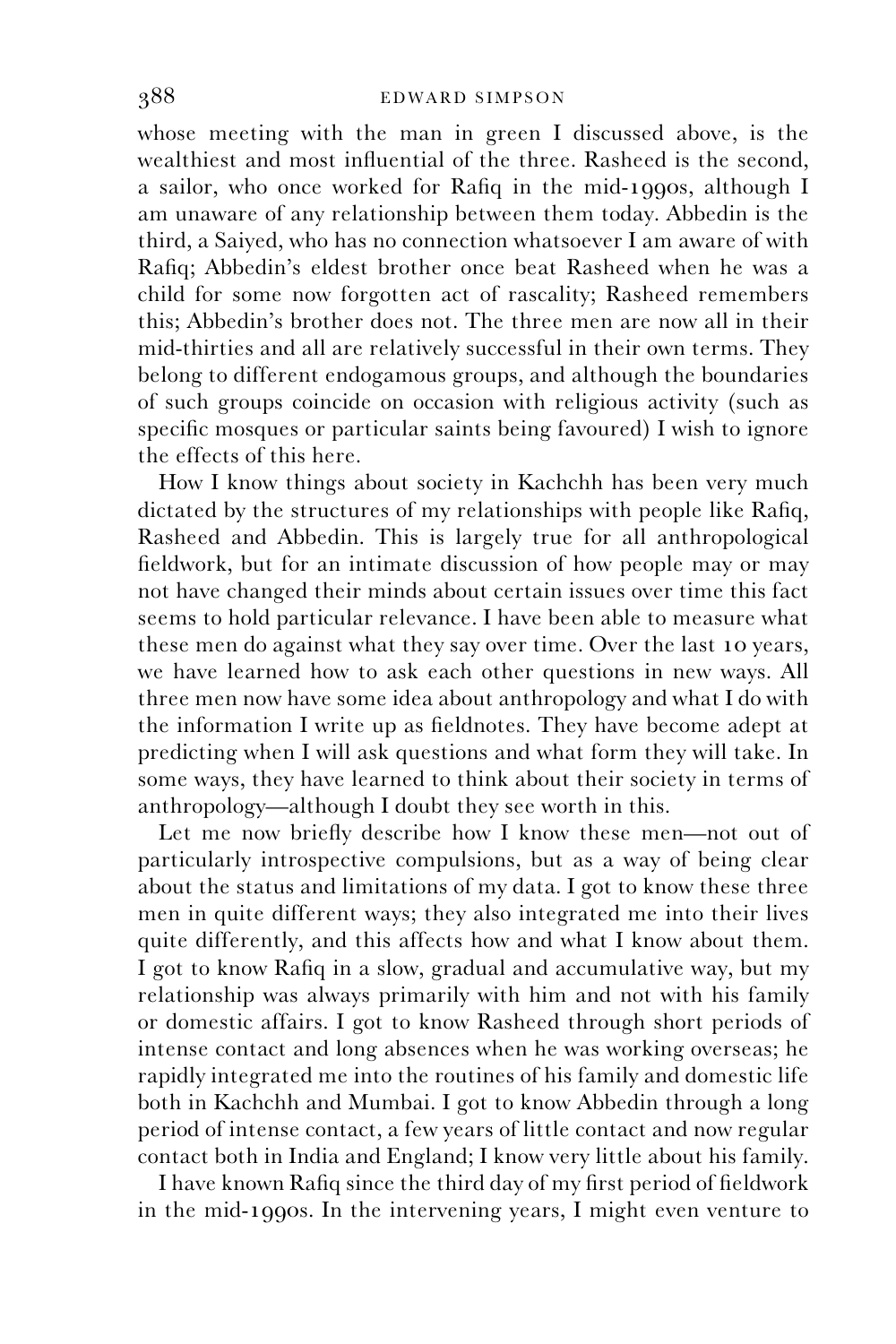say we have become friends. This has been slow, because he was very sceptical about my motives at first, and I was very much perturbed by his occasional threats of violence when he felt my questions too demanding. I spent nearly a year working in, or close to, his shipyards and talked to him for hours nearly every day. During this time, I got to know his father, brothers, sons and many of his male cousins. He allowed me to accompany him on business to timber yards in the east of Kachchh and on trips to his lawyer's office in Bhuj, the local administrative headquarters. I had known him for a year before he invited me into his house, which was right next to the shipyard where we both passed our days. He invited me for a meal at a restaurant after I had known him for about five years. We also met socially in Mumbai twice in the same year. In the seventh year after our initial encounter, he introduced me to his mother in the shadowy cool of the courtyard at the centre of his enormous house, which he shared with an extended family. The following year, my wife and father-in-law were invited for tea and biscuits. In all of these years, I never met Rafiq's wife; she lived secluded from strange men, and I was still counted as strange. Then, between my visits in 2004 and 2006, Rafiq's father died. He was an important local patriarch, and domineering within his household. In the family's house it was as if some great pressure had been released (there was grief too), and I was able to meet many of the women I had only heard about over the last decade as they moved around inside the house freely.

In the early years of our friendship, Rafiq appeared to me as a vociferous reformist, speaking out against practices he deemed corrupt, carefully choosing his own words and deeds, and investing heavily in outwards signs of his own piety. He always took care and time to explain things to me in formal language and would translate local terms of prayer and ritual into English, which he speaks very well. Looking back, part of this stage-managed appearance was of course about self-presentation, and to some degree Rafiq took on the task of being a representative of local Muslim orthodoxy for me. But he was also keen to teach me the vast array of swear words that are routinely used in the shipyards he owns and in whose work I was allowed to participate, albeit peripherally, as an anthropologist.

Like the majority of Muslims in Gujarat, in principle, Rafiq adheres to Hanafi law, but he is vague about what this entails. Like many Muslims in Kachchh (with the obvious exception of Shias), he prefers to call himself 'Sunni' or of the 'Sunnat Jamat' (i.e. Barevli). Rasheed and Abbedin do the same; by so doing, they deny the relevance of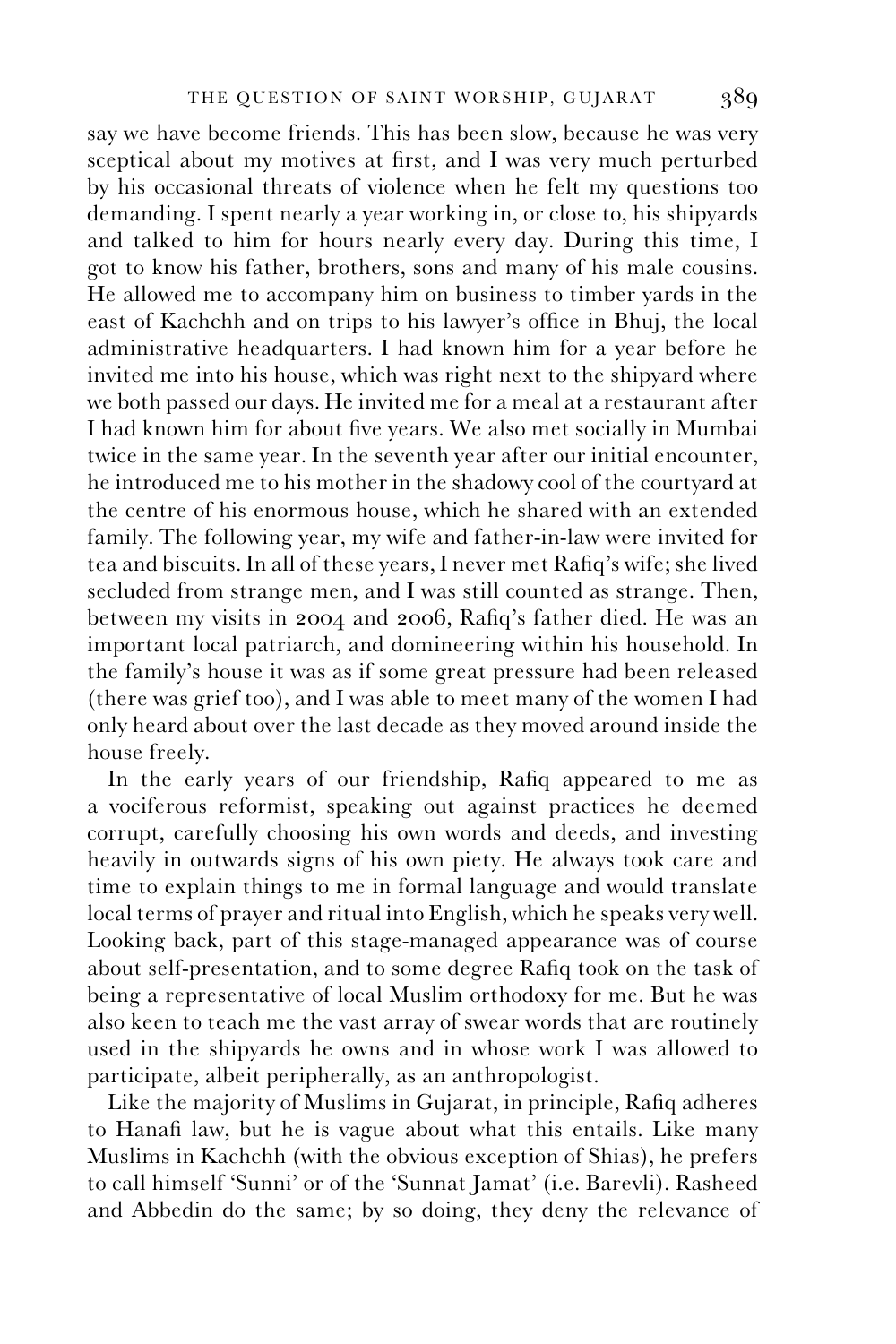different doctrinal and legal frameworks within the general category of 'Sunni'. I have asked them many times about the influence of reformist and proselytizing organizations. They are aware of the work of such groups, but consistently reject all labels that are more specific than 'Sunni' for themselves.

At the time, and utterly independently of our relationship, Rafiq also had his own reasons for wanting to be associated with local conceptions of orthodoxy. He had been educated in a Christian boarding school far away from Kachchh and was keen to shed his association with Christianity, at least amongst Muslims. His family was involved in quite aggressive competitions over status and largesse in his village, and providing money for the construction of new mosques was one way of getting ahead in this struggle. Back then, there was a noticeable trend among many Muslims of all classes to distance themselves from practices associated in the popular imagination with Hinduism. Rafiq was well aware that his father and his father's friends had in the past been associated with some of the practices which many Muslims now spurned. He was most embarrassed and defensive about a video recording which showed his father being cured rather violently of a stomach disease by a man who claimed to control a large number of powerful jinn. Someone (I do not know who) had made copies of the video cassette, perhaps in an attempt to defame Rafiq, and for a short while it was available for rental in town. Rafiq seemed to think that his efforts at promoting new kinds of orthodoxy would compensate for some of his father's excesses, thereby securing his family's reputation.

If Rafiq initially appeared as one of the more observant Muslims on the quayside, more recently he has begun to appear as the most populist, if not to say irreverent. Again, he has his own reasons for changing stance as he begins to adopt the role of an informal political leader.

The infamous killing of many hundreds of Muslims in 2002 and the rise of a Hindu nationalist government in Gujarat has prompted some Muslims to search for bridges between their divided ranks. Occasionally, this might involve opposing the politics of Hindu nationalism, but mostly it is about reclaiming a sense of security from a hostile environment. In the late nineties—before natural disasters (a cyclone in 1997 and an earthquake in 2001) and the politics of Hindu nationalism loomed so large—aside from saint worship, it was the festival of Moharam that caused greatest controversy within the Muslim fold. Back then, most of my seafaring informants spoke out against it and stayed in their homes as processions took place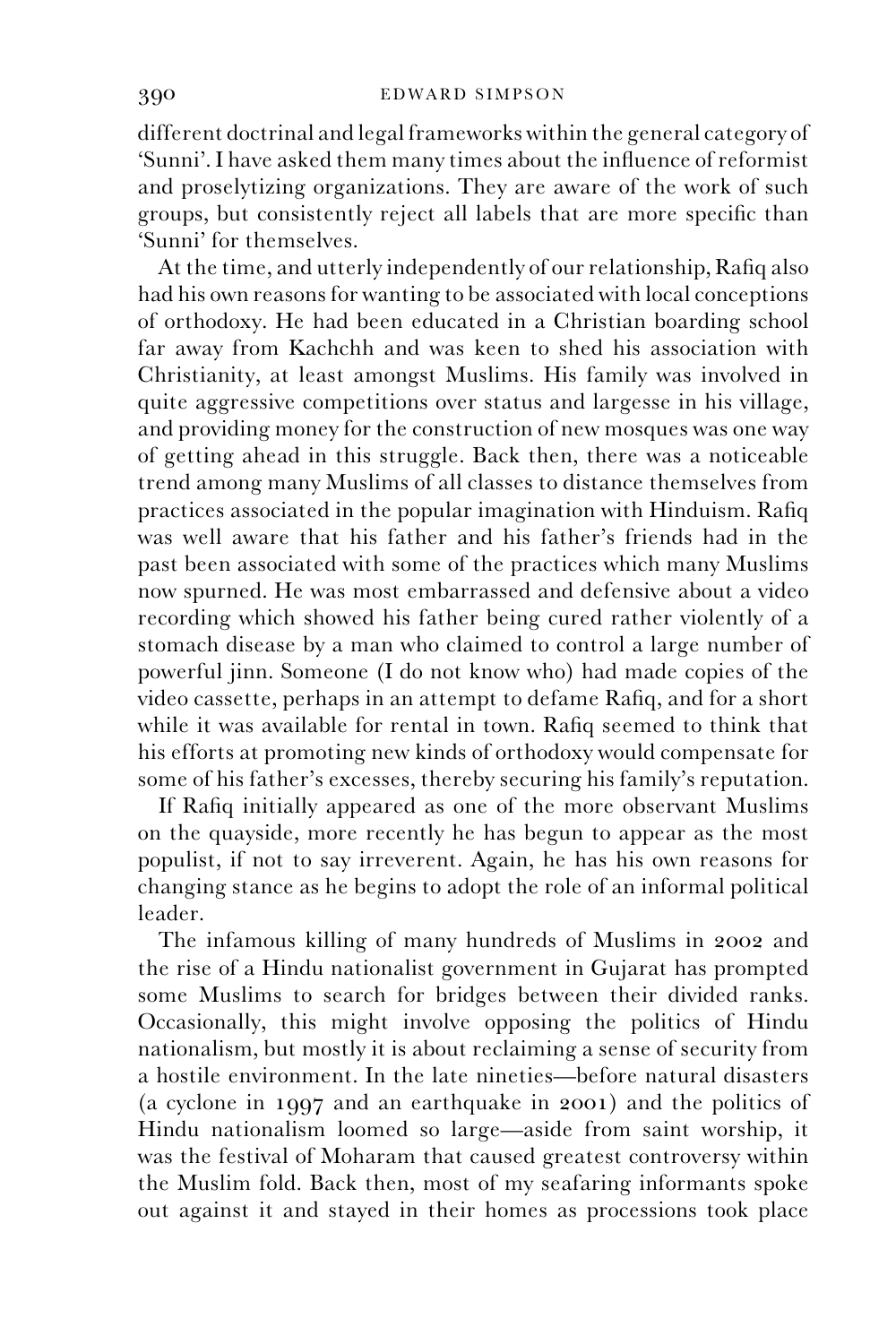through town. In 2004, a marked shift was apparent. Those previously dismissive of the festivities (I have both Rafiq and Rasheed on record stating quite clearly that it is a disrespectful sham) were now outside their houses offering sherbet drinks and words of encouragement to those carrying the shrines (*tazias*) of the martyrs through the streets; Rasheed even sponsored the construction of a small shrine. Many of the processions of a few years ago were confined to the streets of the town; today, all make the trip across the river and through neighbouring villages, symbolically linking the Muslim areas. People like Rafiq and Rasheed have put aside their previous attitudes towards the festival in order to foster a sense of unity through its practice.

I also have Rafiq on record saying extremely harsh things about particular families of local saints; he would curse publicly and extremely explicitly about them. For a while, in 1996, he also had a man working in one of his shipyards whose family claimed Saiyed status. The poor fellow was the butt of Rafiq's endless jokes about how the high and mighty had fallen to the level of a mere labourer; eventually, the man left the job because of the severity of the harassment.

In the mid-1990s, as previously mentioned, Rafiq's family was involved in a political struggle in its village. The rival faction was closely associated with a particular shrine. Rafiq had found it useful to discredit this shine, by suggesting that it was illegitimate and could play no role in the religion of the faithful. Recently, however, Rafiq has found it useful to befriend the saints he formerly denounced, donating money to their coffers as a way of gaining further influence outside his own immediate support network, perhaps as a way of manufacturing unity.

#### *Rasheed*

I first met Rasheed in 1997 at Bapu's teashop in an area of the town popular with sailors. Then, he wore heavy gold necklaces, pungent aftershave, branded t-shirts and replica jeans. He walked with a swagger and would laugh and joke confidently on the street, even with strangers. We began to meet regularly at Bapu's in the evenings. Rasheed introduced me to other sailors and together we talked of life at sea and in foreign ports. The sailors wore their wealth conspicuously and clearly enjoyed a strong sense of fraternity. For a novice anthropologist, Rasheed was a fantastic informant because he knew many people, while years of experience on international vessels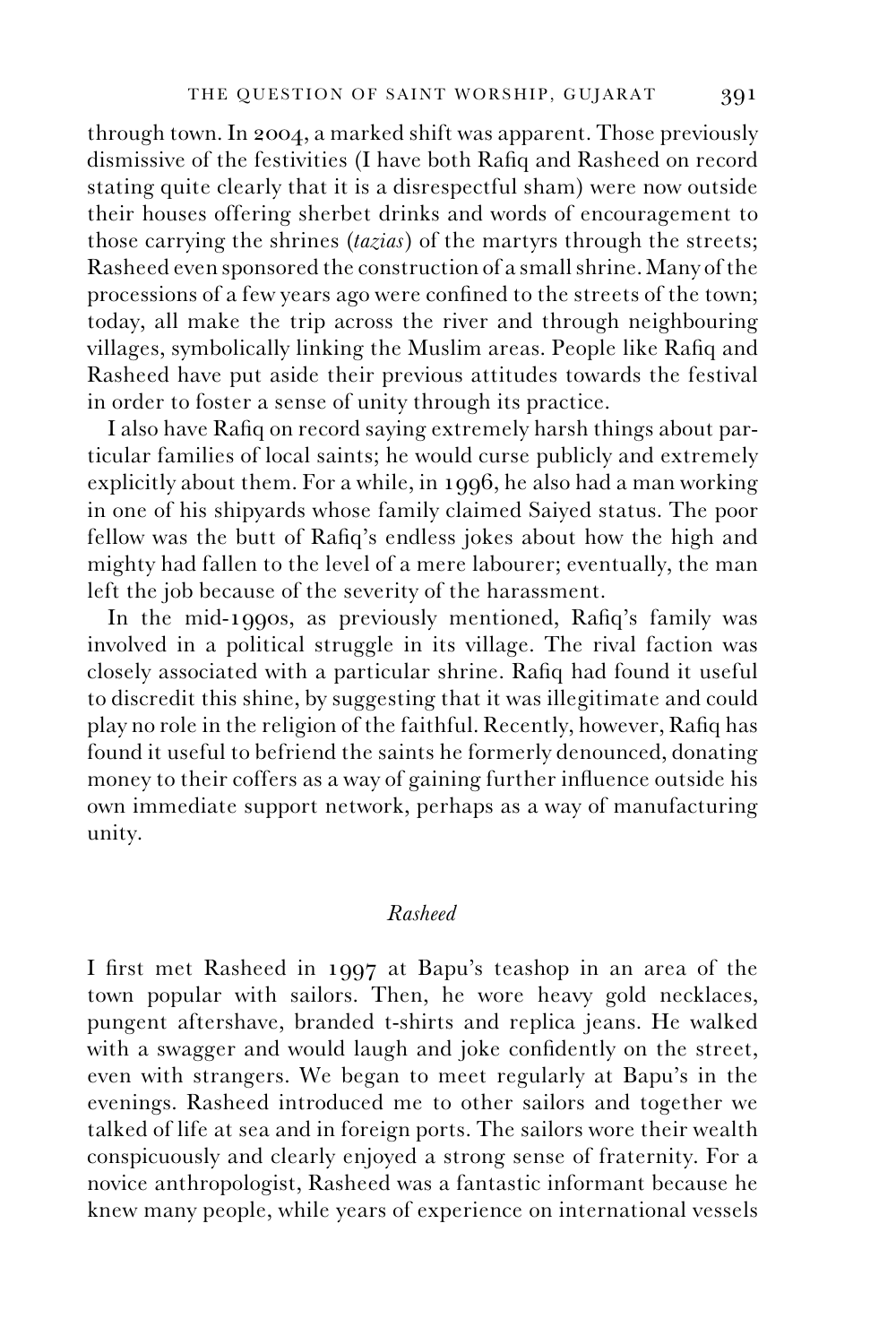had taught him that foreigners did not know the things he did, so he took it upon himself to explain such things.

He spent his early childhood with his parents and two brothers in a one-roomed house. This house was owned by a local shrine to which Rasheed's father paid a small amount of monthly rent in return for a property with no running water or power. The family had continued to pay for this house despite the fact Rasheed had recently purchased a grander three-bedroom property. Rasheed claimed the upstairs' front room as his own and decorated it with photographs he had taken of shopping malls and ships at anchor in Dubai, and prints of the famous Sufi shrine at Ajmer and various mosques and pilgrimage sites in Saudi Arabia. Over the years, Rasheed and I have become good friends. I have learned from him that people change their minds over time—a process we seldom notice in ourselves and perhaps only notice clearly in others if we keep notes.

During his seafaring career, first on a country craft owned by one of Rafiq's relatives and later on international tankers, Rasheed has slowly, but not imperceptibly, adopted new political and religious attitudes. This has brought him increasingly into conflict with his family. Change has been reflected in his more assiduous observation of prayers, in his clothes, his veneration of the words of the Quran, his deliberate attempt to learn more Arabic and his disavowal of what he considered to be public displays of false and immodest ritual during some festivals. These days, Rasheed no longer wears gold, considering it unsuitable. He has also abandoned counterfeit designer clothes and rests mostly content with simple cotton pyjamas. In the late 1990s, however, the most notable difference regarded the question of saints.

Rasheed's parents and brothers remained regular visitors to the shrine that owned their first house. Rasheed refused to visit this shrine or have any dealings with its saints because he felt they were not behaving like 'true' (his word) Muslims. As Rasheed's remittances had increased, however, his mother started to send daily parcels of food to the shrine. Constant tension between mother and son on this issue provoked many angry exchanges. She would accuse him of 'forgetting where he came from' and of 'ignoring those he owed'. Rasheed would counter by saying she was giving her (he perhaps really meant his) money to 'beggars', adding that it was wrong to think the saints were divine figures to 'whom she could never give enough'. Even then, the tension between Rasheed and his family was somewhat lopsided because his mother also respected Rasheed's 'new' religious ideas because they carried certain seals of authenticity.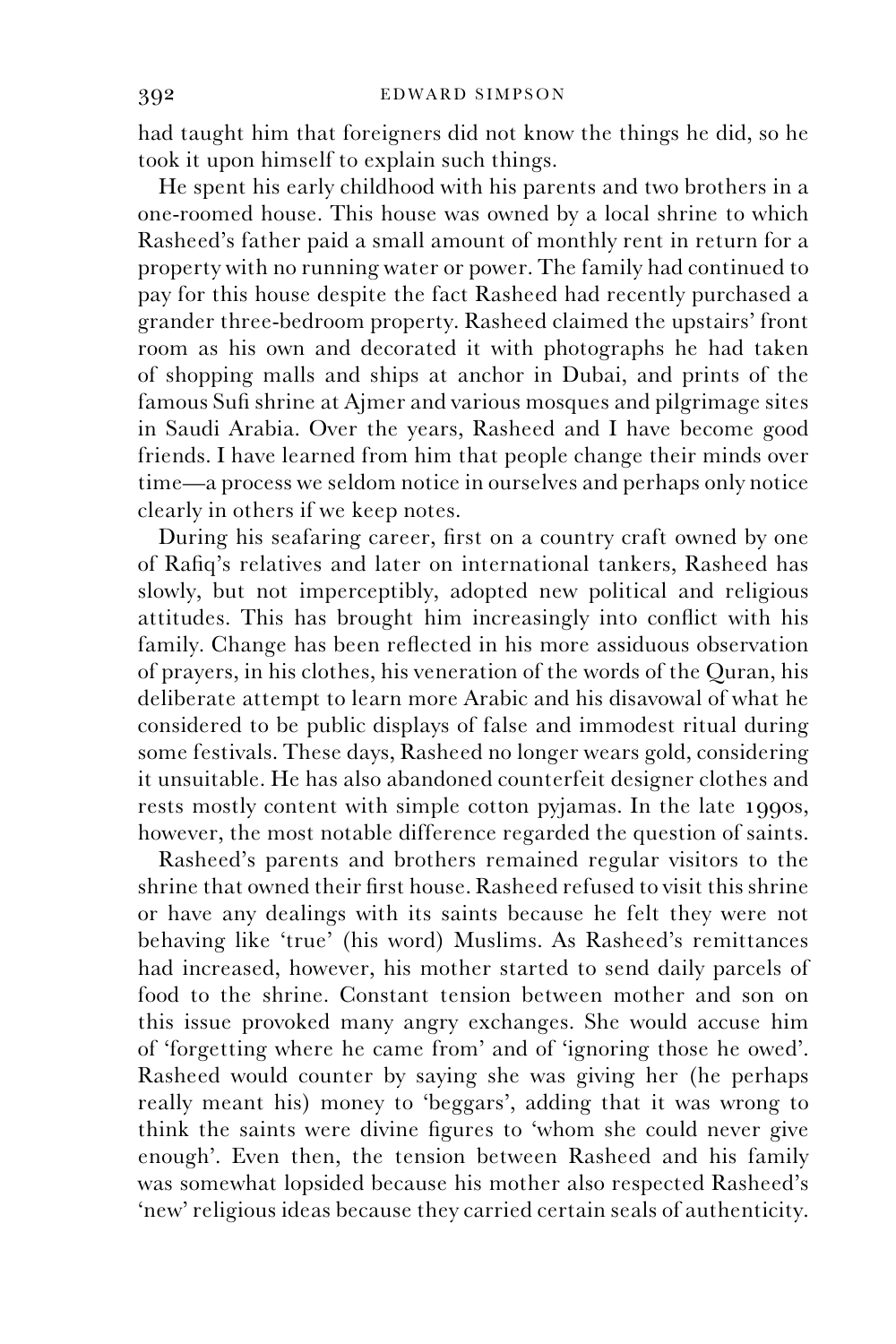One of Rasheed's brothers was less careful in his criticism. In one of many loud arguments over Rasheed's attitudes, his brother said that Rasheed had simply replaced the 'cult of saints' with the 'cult of ship owners' and the 'cult of wealth', being utterly dependent on them, in a similar way, for success. The influential status of men like Rafiq (a status to which Rasheed aspired), he added, was rooted in money, not in the glorious history of Islam. Rasheed became apoplectic and his brother moved to rented accommodation a short time later. Although the brother was angry and possibly spite-ridden at Rasheed's successes, he had also perhaps pressed a raw nerve: whenever Rasheed was invited for prayer or a social function with ship owners, upon meeting those on whose ships he worked, he would stoop before them and touch his eyes and mouth against the hand they offered him, much as his non-seafaring brothers did when they called upon a saint.

Rasheed's story suggests a drift away from the saints, his opinions becoming entrenched with new wealth and the experience of life overseas; had we not met again after 1999, this might have been a fitting conclusion. The arguments he had with his mother about donating money and food were questioning the legitimacy of those saints who had patiently taught him the Quran when he was a boy. For Rasheed, I am sure his disquiet with the saints was not simply about contesting religion but also a way of rejecting the poverty of his youth (and, in a way, his family, particularly his father) and disassociating himself from the relatively low status of these particular saints as it was a way of contesting religious authority.

Rasheed's example illustrates that, for many Muslims, saint worship involves making choice, albeit the choice is always dictated by history and locality as well as whim, because there are simply so many shrines, even in small towns, that discrimination is necessary. People generally choose to build up regular and often inter-generational relationships with particular saints, rather than adopting a piecemeal approach. There are, of course, questions of status at stake here. Many prefer to ignore all local shrines and develop sympathies for national ones. Being far away, relationships with these shrines have more flexibility because the relationship is largely imagined. While distancing himself from his family's lowly saints, Rasheed has started to speak highly of the Ajmer Sheriff (the tomb of the Sufi Saint Khwaja Moinuddin Chisti in Rajasthan) and, although he has never visited, he keeps a small picture of the shrine in his wallet.

In 1998 I also got caught in a long squabble over Rasheed's refusal to go with his parents to a notable shrine to seek blessings for the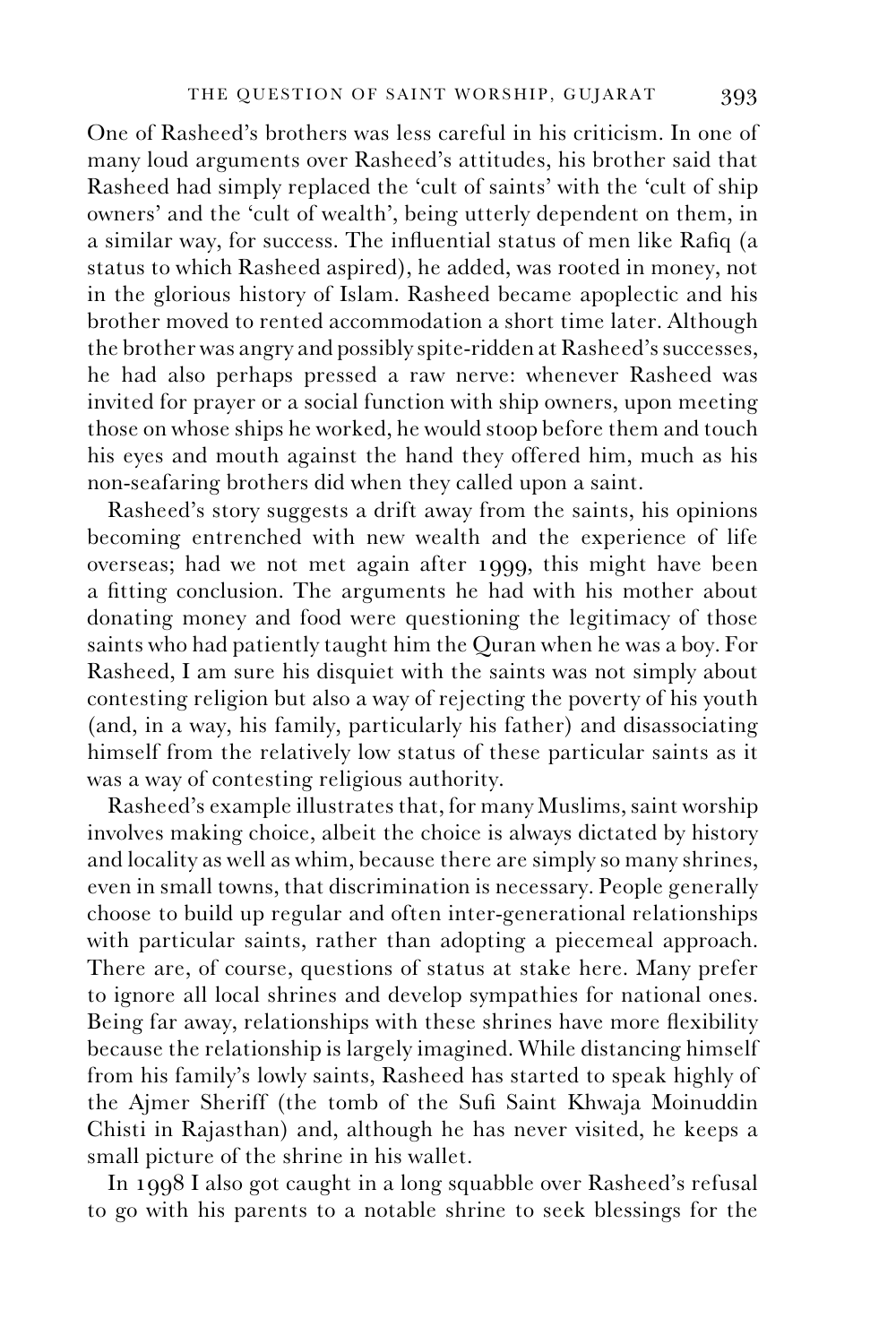#### 394 EDWARD SIMPSON

forthcoming sailing season. Rasheed yet again repeated that visiting saints was wrong; he needed no intermediary to pray to Allah; in Islam all men were equal; although saints were of noble birth, there was nothing intrinsically special about them. On this occasion, Rasheed's family departed without him, leaving him alone in the house and free to invite his secret lover over for the afternoon. In subsequent years, Rasheed has conspicuously taken his family to that shrine before departing overseas. I can only think that in 1998 he used his wellrehearsed arguments about the illegitimacy of saints as an excuse for not going on the pilgrimage, enabling him to pursue his other, more worldly, interests.

This is not the end of the story. When I met Rasheed in 2003, he told me bluntly and with no hint of irony that the reformist Muslims of the Tablighi Jamat and the Ahl-e-Hadis had suffered the highest mortality rates in the devastating earthquake of 2001. He was utterly convinced that this was because they had forsaken the traditions of protection offered by local saints and their shrines. For Rasheed, like many other Muslims in southern Kachchh, the terrible destruction of the earthquake has brought about a resurgence in the popularity of the saints. This again probably has as much to do with the political shifts that have taken place in Gujarat recently as it does with the natural disaster, as people search for idioms of unity rather than division.

#### *Abbedin*

At about the same time as I met Rafiq and Rasheed I also became acquainted with Abbedin, a Saiyed, whose family have a reputation for saintism. Now, he lives with his unmarried sister and his brothers and their families in a compound which contains their houses, a modest mosque, gardens and the graves of many of their ancestors. Some of these graves are covered with stone structures; others are simpler concrete affairs exposed to the elements. Abbedin and I have spent hundreds of hours here talking about religion, our ambitions and life in general, usually meeting in the heat of the afternoon between the time when he led *zuhr* and *asr* prayers in the mosque. Over time, I gradually became accustomed to the public and private working rhythms of the shrine. A steady stream of visitors came to pay their respects to Abbedin and his dead ancestors, some everyday. Visitors, even those much older than Abbedin, treated him with tremendous respect, bowing down to touch their eyes and mouth to his hand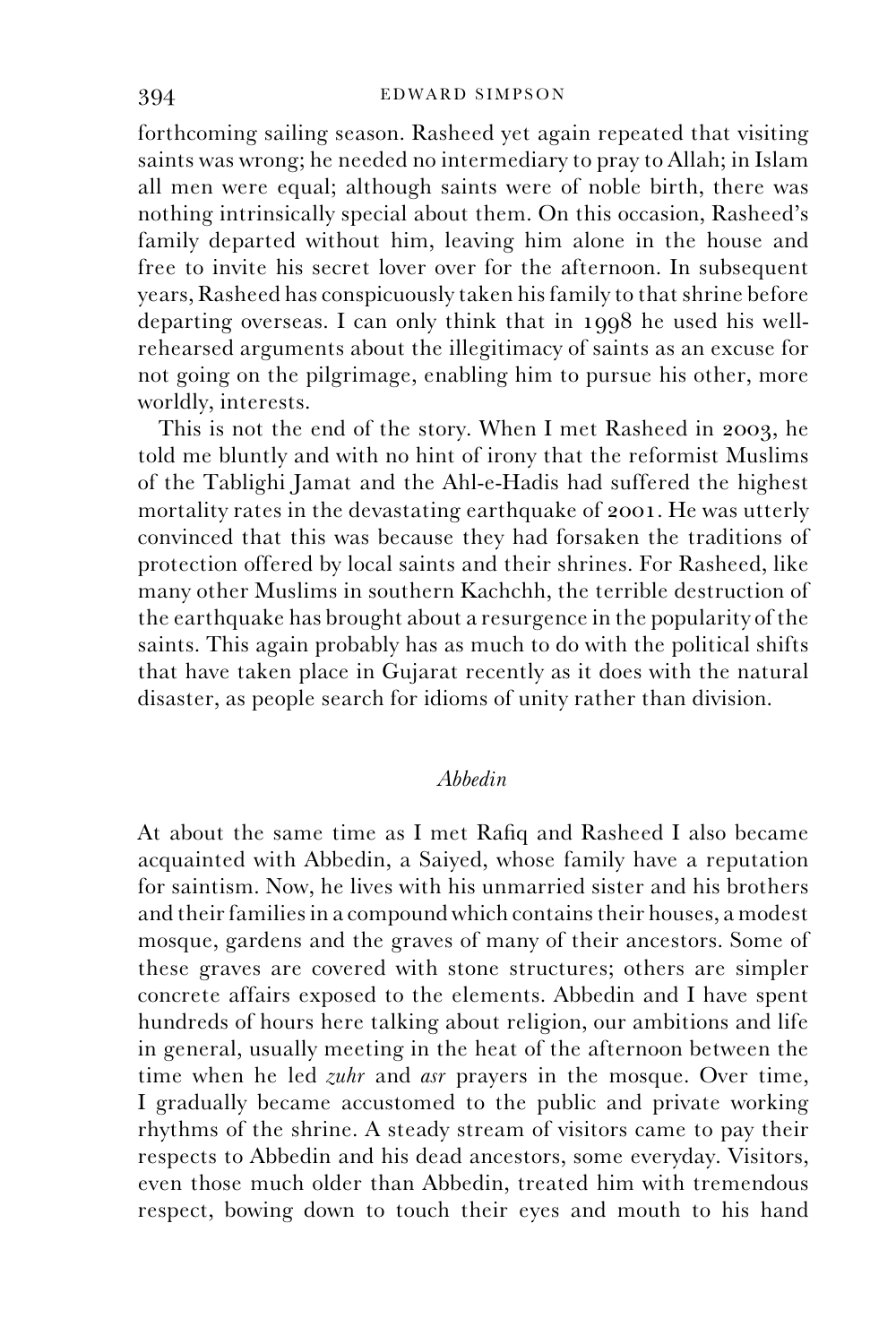when approaching him. They addressed him formerly and would stand silently before him waiting until he granted permission to speak.

It had not always been like this. When I first met Abbedin, his father was still living and presided over the shrine with unquestioned authority. He had a prodigious reputation and people came from miles around to spend time in his shadow. He would hold court in a small yard at the entrance to the shrine everyday. He died rather suddenly and was buried in the shrine complex. The popularity he had enjoyed in life dwindled somewhat immediately after his death. Custodianship passed to Abbedin's eldest brother, who had a healthy knowledge of the Quran and of jurisprudence if not exactly the charismatic authority of his father. However, not long after taking over, he suffered head injuries in a freak accident. At the time, Abbedin was studying for an undergraduate degree in commerce from a local college and had other plans for his future. But happenstance got the better of him and he ended up leaving his studies to manage the shrine and its estate. He tentatively took on the role of advising visitors on moral and legal matters, just as his father had done and began to preside over prayers in the mosque and before the ancestral graves. Coconuts would be broken, incense lit and small charms left scattered upon the graves. Abbedin learned quickly to perform with authority and decorum and to provide clear answers to supplicant's concerns and anxieties. The shrine's routines became his routines: he ate, rested and offered counsel in its shadows.

In our meandering conversations, Abbedin told me what he knew of the history of the shrine and some of the major miracles that had been performed in its precincts. He told me of the protection it offered the townsfolk against malicious influences and how its power held evil ghosts and spirits at bay. He told me, somewhat sketchily, about his kin relations with other saints who presided over well-known shrines throughout India, who claimed descent from the Abdul Kadir Jilani, a twelfth century preacher of Baghdad. He told me how Saiyeds were the highest order in Muslim society, by virtue of descent and their propensity for wisdom, scholarship and discerning judgement; how they should be respected and worshipped by normal Muslims and how they had the capacity to act as a conduit between human desire and the world of non-human powers which could satisfy those desires.

Perhaps because he was unable to continue the tradition of miracles for which his father had been known, the number of visitors to the shrine declined. Gradually, however things in the shrine began to change. The prayer area before the mosque was enlarged, signs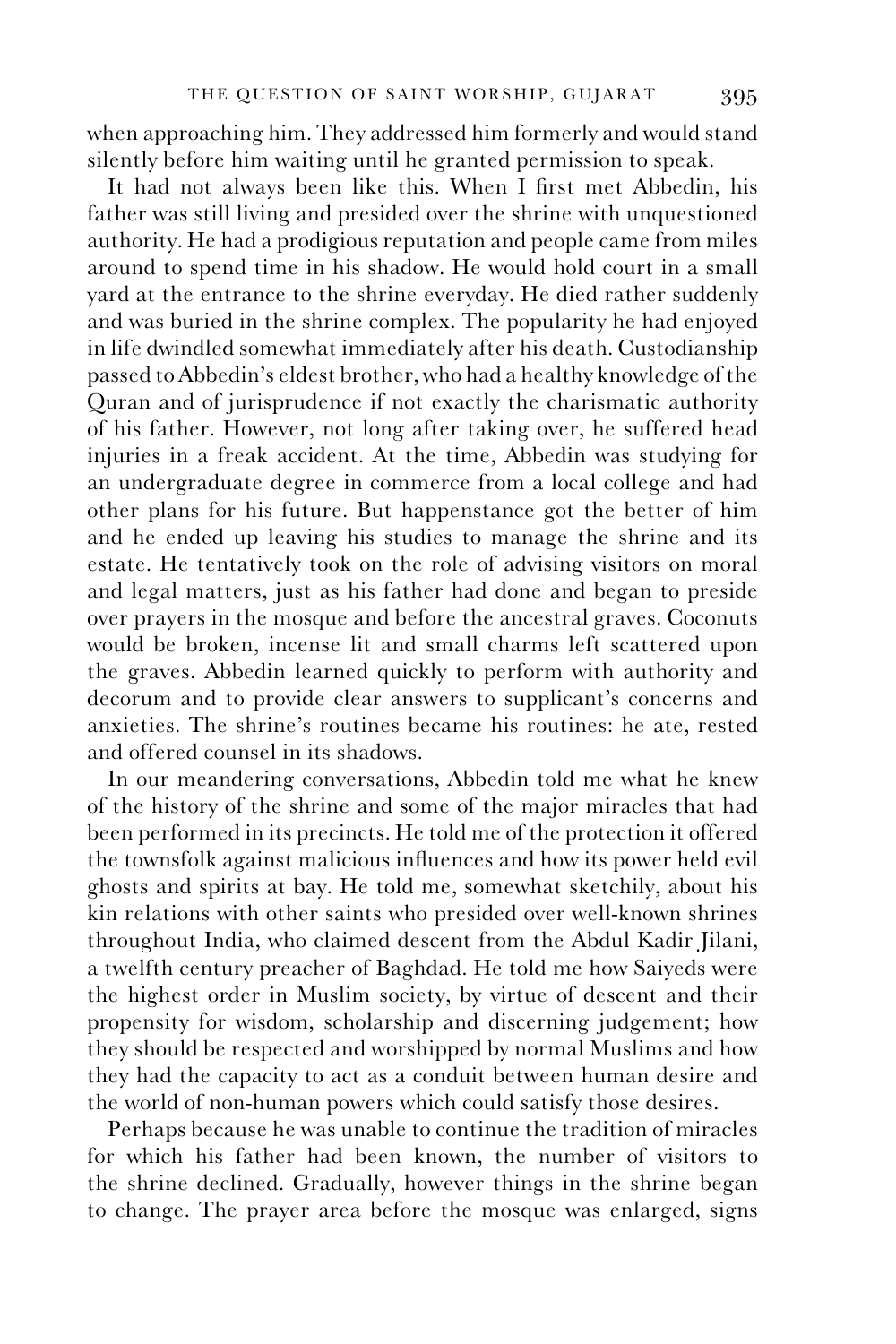advising visitors how to behave appeared with Arabic words written in Gujarati script. Graves were repainted and cleared of graffiti, the brilliant green covers removed to reveal bare stone and concrete. Piles of incense stubs and the spent shells of coconuts disappeared. I never saw either in the shrine complex again, other than during the occasion of the shrine's annual festival. These actions were as much to align practices in the shrine with the prevailing orthodoxies of the time as they were out of Abbedin's own sense that he could not emulate his father's successes. As the number of regular visitors continued to fall, Abbedin turned to the shrine's estate for revenue to sustain his family. He carved kiosks into the outer walls of the shrine that opened out onto a busy commercial street and rented them to petty traders; for a while, one of them somewhat improbably became an amusement arcade.

Many of Abbedin's actions were doubly motivated: by a sense of duty to the memory of his father and the failing fortunes of his family. He clearly found running the shrine very stressful: he lost weight and his hair started to fall out. He had to cut public ties with friends and girlfriends from his college days because these relationships were unthinkable for a shrine custodian (later, when mobile phones were introduced, he found ways of communicating with some of these old friends). In order to cultivate his reputation, he stayed within the confines of the shrine day and night, to avoid the gossip and impurities of the street. As months passed, the behaviour of Abbedin's eldest brother grew increasingly erratic as his head injury began to heal. He announced plans for Abbedin's marriage to a cousin from Hyderabad. After the ensuing weeks of argument, Abbedin ran away to Dubai to work as an accountant; it later transpired that Abbedin had been plotting his escape for sometime. International migration was a release from both a marriage he did not want and the shrine. He lasted only weeks in Dubai before returning home. According to Abbedin, it was too hot in Emirates, and his pay too low for his skills. I also suspect that his return was because he was required to work hard for people who treated him with little respect, not recognizing his Saiyed status.

Later, Abbedin was employed by an educational trust with close ties to England. He started to make annual visits during Ramadan to raise money for the trust from Muslims in the East of England. His contacts were mostly third or fourth generation migrants from Gujarat who had historical associations with his shrine. He has found politics among Muslims in England to be noticeably more factionalized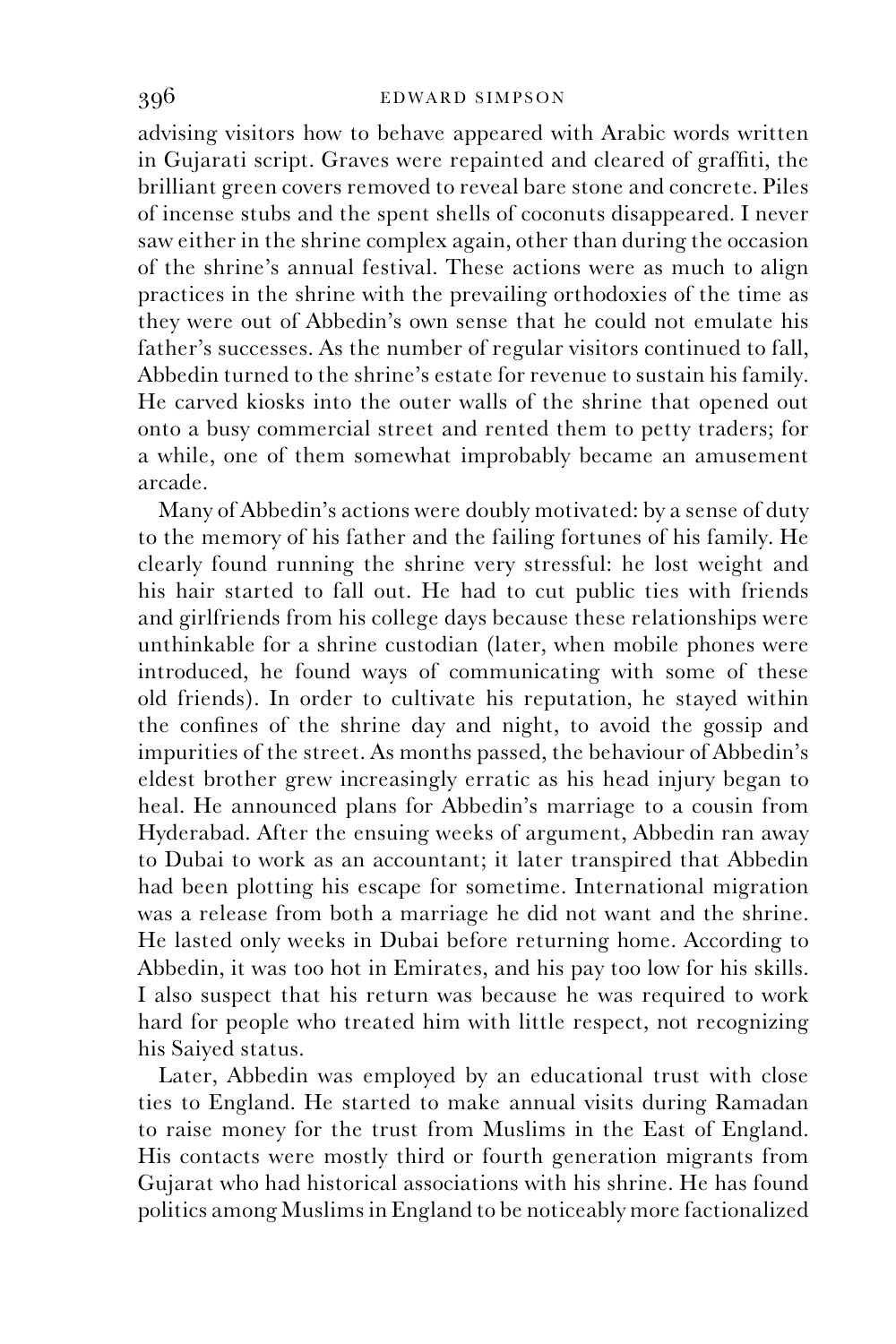than in Gujarat, and he is not always welcome as a saintly Saiyed in people's houses. I have accompanied him on these forays and he hands out blessings and charms with greater enthusiasm than in Gujarat. His followers present him with money and he returns to India with cases bulging with clothes and gadgets. Over the years, I have seen Abbedin learn how to behave as a holy man and I have therefore always been slightly sceptical of his convictions. He was forced into the role by circumstance and his charisma often appears to be demand-led rather than supply driven.

In some memorably candid moments he has told me that Saiyeds do not have special powers, and, in a sense, it seems if he were not a Saiyed with responsibilities that hinged upon the fact he was he would have been more inclined towards practicing Islam in which saints had no place, perhaps more so than both Rafiq and Rasheed. To some extent, this is seen in the changes he has overseen in the shrine, with grave rituals simplified and the role of the mosque given a greater prominence, its signage Arabized. In the shrine, and whilst on tour in England, he is unshaven and wears simple and often grubby robes. In London, away from clutches of Gujarati Muslims, he dresses and behaves quite differently. Last year, he wanted to go to a pub and visit Madame Tussauds to have his photograph taken with a wax model of Kylie Minogue. I do not think he wanted to do these things simply because he thought I would like them, but equally I was not utterly convinced that this was not simply another kind of performance, another deliberate act of the many his life has become.

Abbedin inhabits an exceedingly broad range of geographical and cultural spaces. I have mentioned his forays to England where he spends time with people who have very firm ideas about the political potential of Islam. Meanwhile, in Kachchh, he has befriended a group of expatriate Europeans, whose numbers include a contemporary dancer, a conceptual artist and an educational psychologist who is also the founder of a well-known Oxford dinner club. Together, they make regular jokes at Abbedin's expense (in his presence) about pork and circumcision and generally talk as if Islam was superstitious nonsense; Abbedin responds in every conceivable way other than protest. Between the fervent 'fundamentalism' of Leicester and the 'avant-garde' conversation of his other friends in Kachchh, he returns home to a quiet and dignified life in the shrine. I see no difference in his level of investment or quest for recognition within all three situations.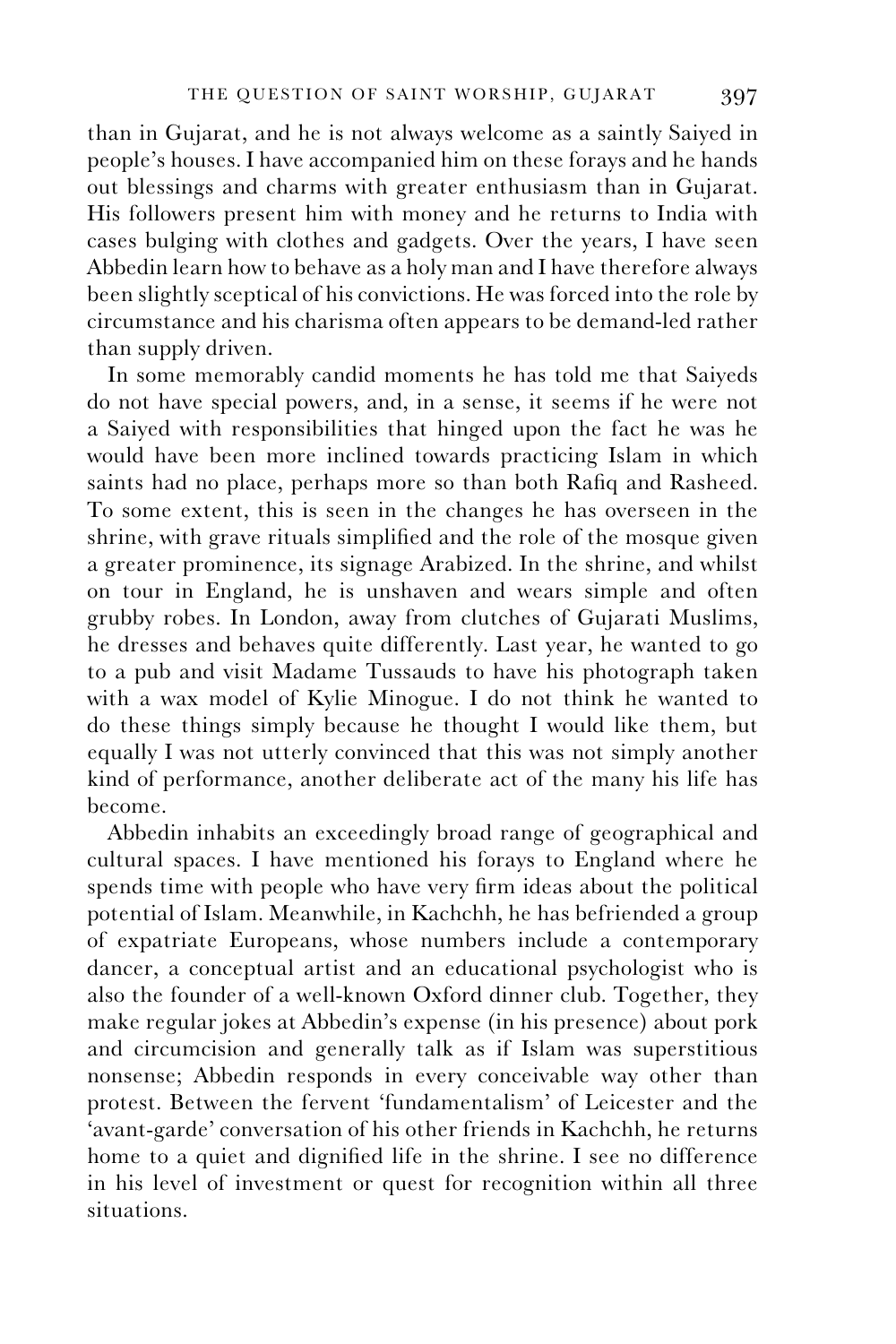## **Gujarat, Politics and Being Muslim**

After religious violence in Gujarat during 2002, and one key election later, many of my Muslim friends and informants are angry and disillusioned with party politics and the Hindu nationalist party in power. Many have undertaken additional building works on their properties, strengthening walls and gates and digging underground tunnels. As I stood with Rafiq on top of the walls he was constructing in front of his house to prevent 'intruders' gaining access from the river estuary, he told me that the government had gone too far; they were just creating problems for themselves by denying 'human rights' to Muslims. He said 'when Modi [the Chief Minister of Gujarat] talks of actions and reactions he does not seem to realize that we too may have to react. Do they just think we will lie down while they burn our homes and force us out?'

Rafiq has become increasingly politicized, speaking with a new vocabulary against the injustices of democracy and the way the state interprets the constitution. Along the coast, the spectres of violence and catastrophe have brought rival Muslim reformist organizations into dialogue with one another. Immediately after the earthquake of 2001, for example, all local Muslim factions (including Shias and the influential Lunar Committee) placed an advertisement in local newspapers stating Ahmediyas were not Muslims and people should not accept aid from them. More recently, Muslims have come together to protest about the unlawful killing of Saddam Hussein. Under these new circumstances, Rafiq and his friends are openly attempting to play a pivotal and paternalistic role by organizing unity through frequent meetings of different social and religious leaders, charity events and discussions with Muslims in neighbouring towns, to whom they were hostile in the very recent past.

In this paper, I have presented some of what I know about three men and their relationship to the question of saint worship in Gujarat over a 10 year period. I have framed snippets of their biographies within the context of how I know them as well as in the terms of their class position, their immediate family concerns and within the broader terrain of state-wide politics. Some of this material suggest an erosion of the authority of the saints and the social order over which they preside as scepticism, and convenience seems to increasingly characterize the practices surrounding them. Other aspects of the material suggest that the popularity of the saints is on the rise, as they become figureheads of protection and unity.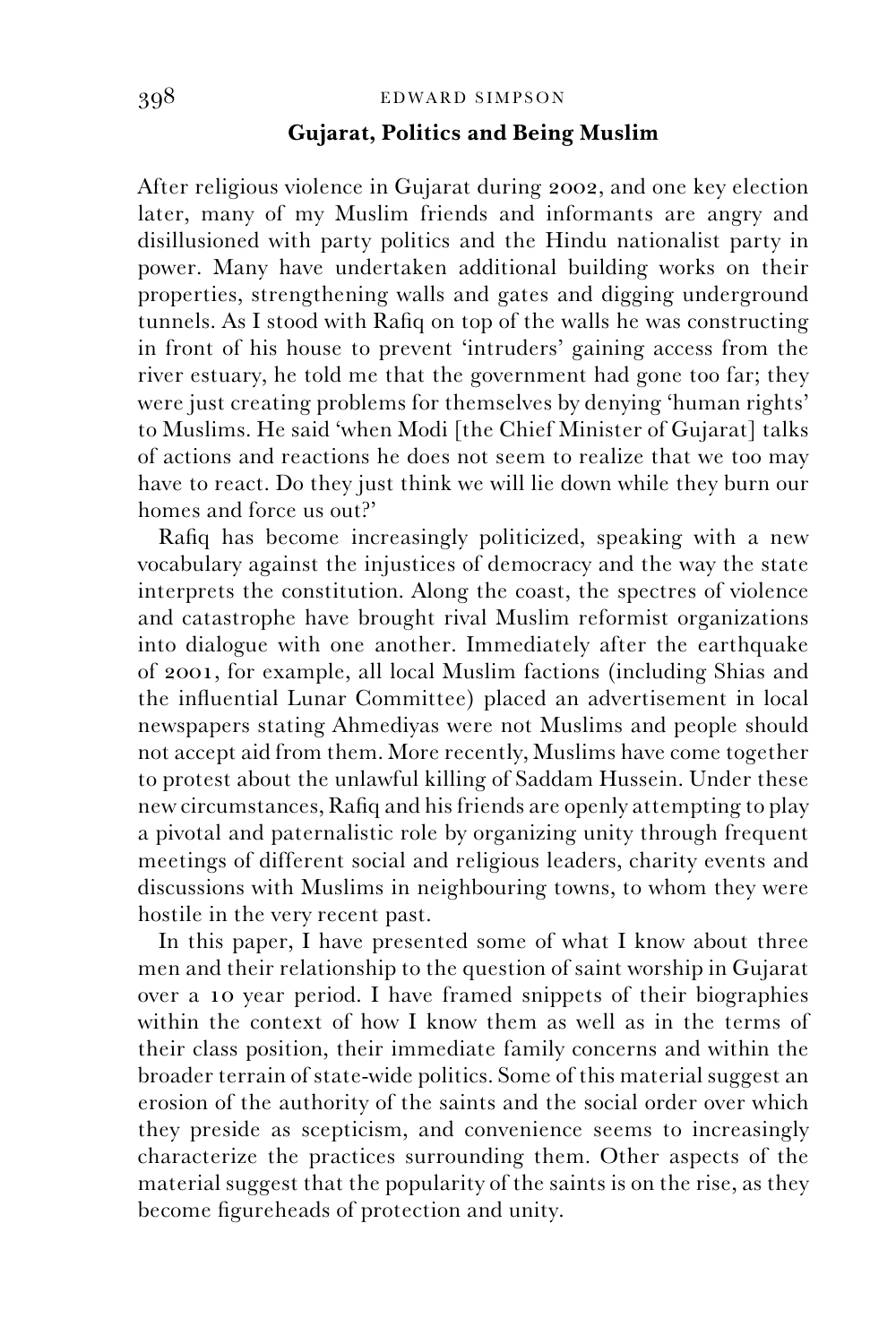Clearly, in the short-ethnographic term of a decade, it is impossible to claim that the demise of the saints is inevitable as natural disasters, the machinations of party politics, and personal circumstances have been shown to create flux and reflux in their popularity. I wish to stress however that while their fluctuating patterns of popularity are clearly related to shifts in the broader political climate, an individual's motivation for supporting saints in any particular context might be quite different: protection for Rasheed, unity for Rafiq and subsistence in Abbedin's case. But perhaps the more interesting point here is not simply whether there is a rise or fall in their popularity because popularity is clearly not a zero-sum game, but to what end their popularity is put.

I wish to conclude by drawing four further points out of this material. First, and most obviously, how these men behave in relation to ideas of Islam and reformism is largely context dependent and their actions and words are influenced by who they are with and the webs of power and influence that come to the fore in particular situations. Second, and beyond the first somewhat commonplace observation, it is also quite apparent that in and of themselves these men are not consistent in their words and deeds. By this I do not simply mean that they perform differently over time in relation to saints, although it is important that they do, but that they speak and act with different registers of truth and belief on different occasions. For example, they create other kinds of truth with lies, but in the instances I have discussed the plausibility and success of the lie (and other similar forms of playful manipulation) are given by the substantive provisions of the commonly known history and philosophy of Islam and social ideas of respect and decorum. Rafiq did not say, for example, to the man in green 'you should respect me because I have a big house'; rather, he told him that he had been on haj and was therefore worthy of respect. Similarly, Rasheed used reform as a water-tight alibi so that he could spend time with his lover.

That there are varying registers of truth in operation quite fundamentally exposes the limits of statements such as 'The Barelvis hold that spiritual intermediaries are a vital part of the society of Islam'. Through other lenses, the three men could be considered Barelvis, as most of the local scholars who speak in their mosques were trained in Barelvi *madhrasas* and pass on their own interpretations of Barelvi teachings; yet, I emphasize again that this is not a term any of the three men ever use. It seems clear however that these men do hold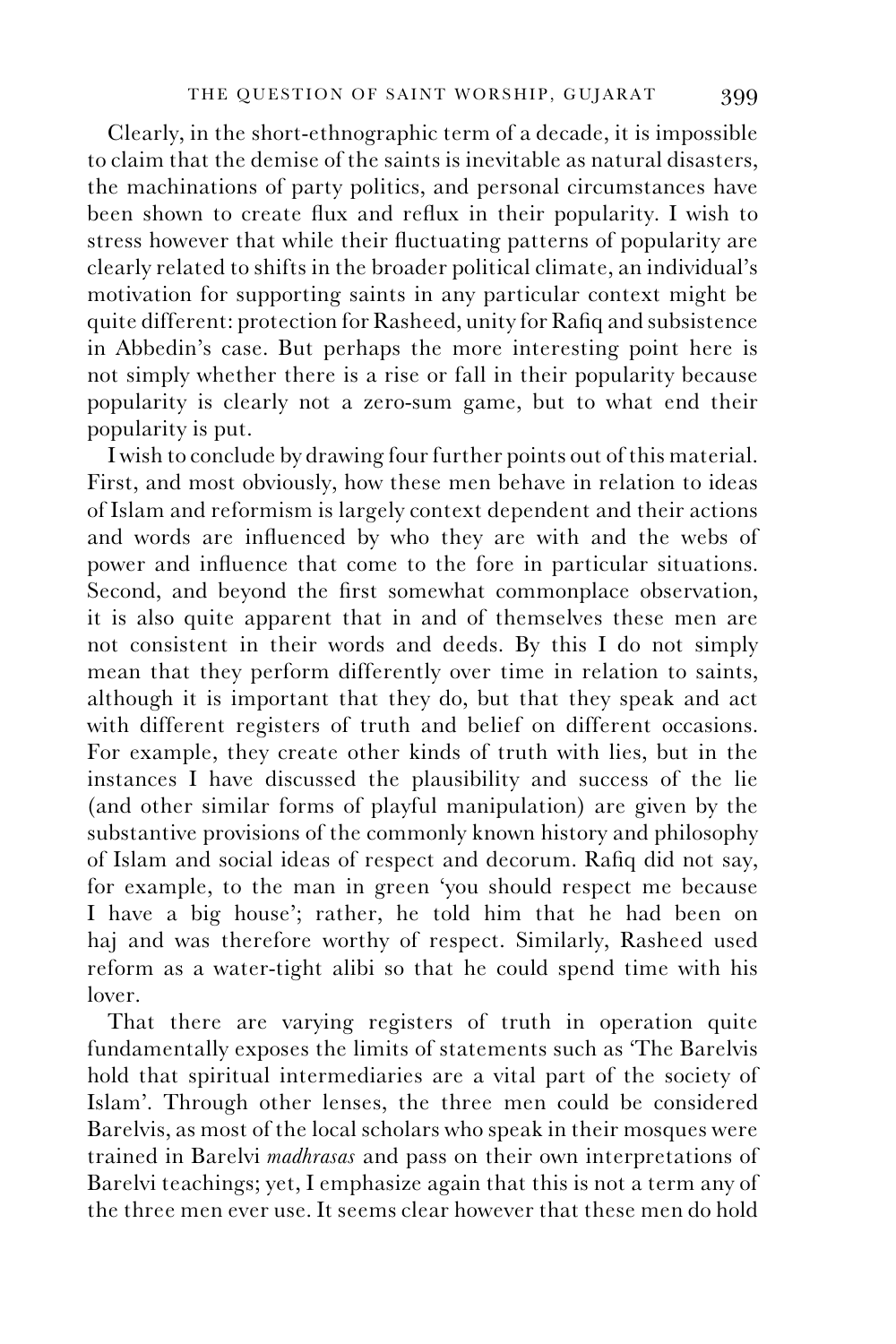that spiritual intermediaries are a vital part of the society of Islam, but not in any straightforward sense whatsoever.

Third, all three men use narratives of reform to argue outside the realm of religious debate. Narratives of religious reform are grand objects. As I have said, they are very well known and perhaps unique as sociological artefacts. They can have a life quite independent of the beliefs and practices of those reciting them, or they can form the basis of a code of exemplary conduct. Such narratives and the social compulsions they imply are used as a source of moral and, indeed, argumentative reasoning outside the realm of theological debate: Rafiq attempts to build a political constituency, Rasheed avoids the long road trip to a shrine so he can entertain his lover and Abbedin flounders with the expectations of others in ways apparently quite at odds with what he himself deems appropriate.

From this, it is tempting to conclude that the correspondence of patterns of reasoning across domains is because Muslims do not distinguish religious from social life. I not only think this would be a misleading conclusion, but also an irresponsible one in the Indian context because it resonates strongly with the anti-Muslim rhetoric of Hindu nationalism and some of the less attractive forms of Orientalism. Most of my friends and informants quite consciously distinguish between social and religious life and, as I have discussed, often use the latter to gain sway within the former.<sup>7</sup> The fact that they can do so with the complicity (tacit or otherwise) of others suggests that the domains cannot be clearly separated but that a malleable fault line exists.

Finally, all three men are both 'saint worshippers' and 'non-saint worshippers' at different times. I would like to hold this observation up to another contradiction at the heart of the body of literature on Muslims in South Asia. Assuming the majority of Muslims in India are indigenous converts; on one hand, the process of conversion is held to have been 'incomplete' and, somewhat hesitant in their newfound faith, they also held on to the old beliefs, only gradually putting them aside as the generations passed (as in Robinson 1983, Roy 1983). On the other hand, conversion is seen as having been abrupt and absolute and as the generations passed the forces of popular Hinduism eroded the original integrity of the faith (suggested by Ahmad (1984)). The former position is clearly more plausible, given lessons contained

 $7$  This may be because Muslims are a visible minority in Gujarat and adopt other kinds of appearances in their social, economic and political lives.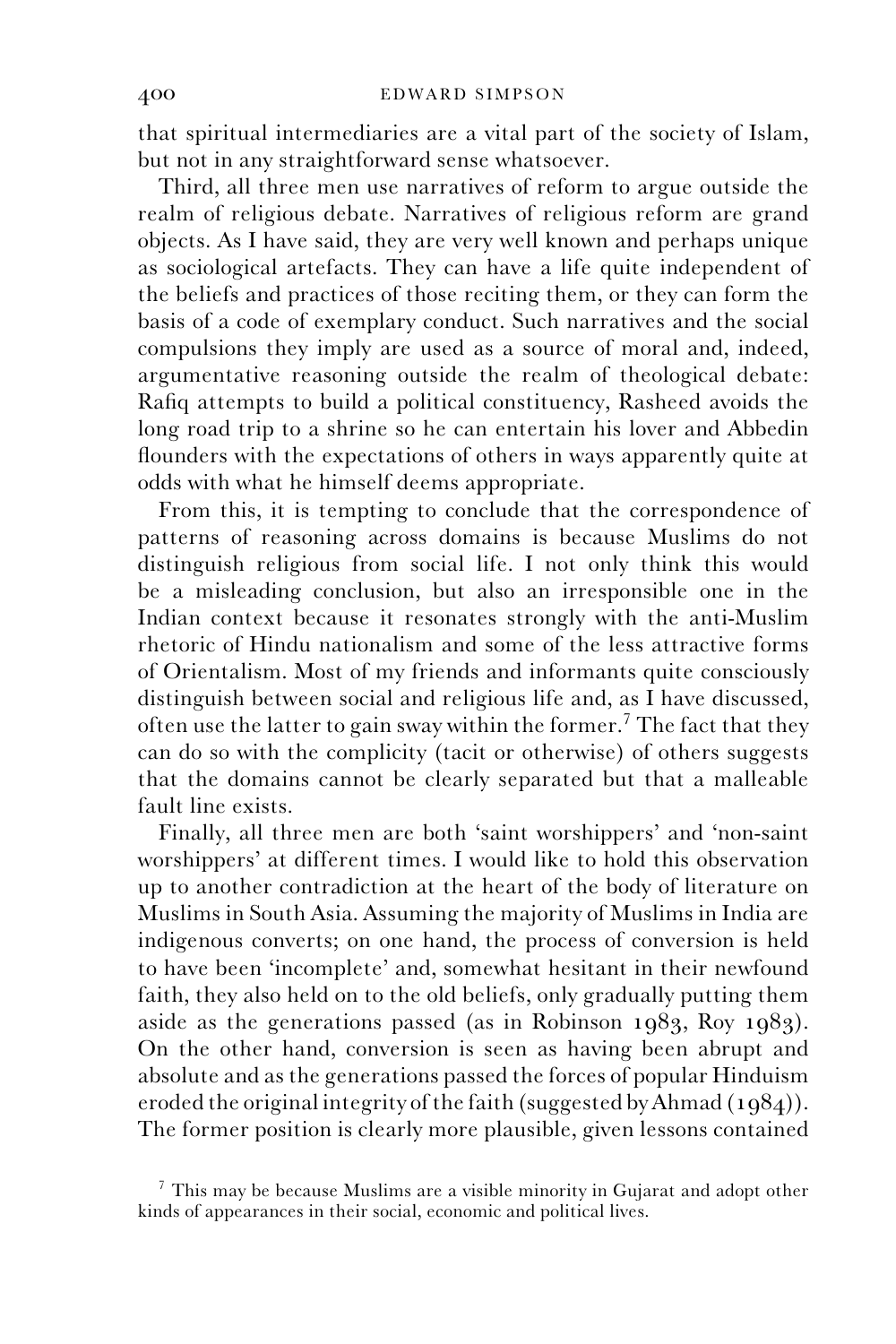within the comparative literature on patterns of religious conversion, but this does not utterly exclude the possibility of the second condition coming into play at certain junctures. Abbedin, of course, sees little sense in the way this debate is framed, because he claims Saiyed status and thus some sense of continuity over time. In the abstract, however, Rafiq and Rasheed agree with Robinson and Roy on this issue. In their view, unknown ancestors submitted to Islam but retained Hindu names and customs; later, they passed to a syncretic phase before they embraced the correct-minded doctrines of today. In this light, however, they are to forever refine their faith and practice and move constantly towards an image of perfect practice. This is certainly how all three men feel in relation to (what they see as) their father's *ad hoc* religious ideas and practices—but as I have shown their own words and actions lead us to more hesitant conclusions.

The fact that Rafiq took the blessing before insulting the visiting saint suggests that caution is necessary in characterizing what facts about the world are salient to the belief and practice of Muslims. Shifts over time in what is thought of as correct Islam in western India can be a process of selection, of choosing from an array of forces and possibilities existing in the world many of which would not be recognized in relation to Muslims elsewhere. The tenor and targets of reformists in Gujarat are influenced heavily by the existence and pressures of other cosmologies, whether they are of a political, religious or economic nature, and cannot simply be seen as a purge along pre-determined lines—despite the rhetoric which I have suggested supplies the impression of such pre-determination. There are many levels of conceit in operation which influence what people do or say in relation to their equally contextual beliefs and practices other than the dogmas of institutionalized religious thought, and some of these influences are very intimate and mundane.

There is something somewhat mechanical if not to say functional about the idea that faith is gradually moving towards an image of perfection because it seems to assume religious values function independently of human action. When we focus on the vagaries and anxieties of individual lives, or on individual lives in relation to their fathers, the picture is far less clear-cut. The separate cases I have discussed here animate some of immediate issues to arise from the way Rafiq levelled insults at the man in green. Perhaps, had it have been another day, or if his attempt to get customs clearance for his vessel had not been foiled due to missing paperwork, and he was not in such a foul mood, he might have behaved differently. Indeed,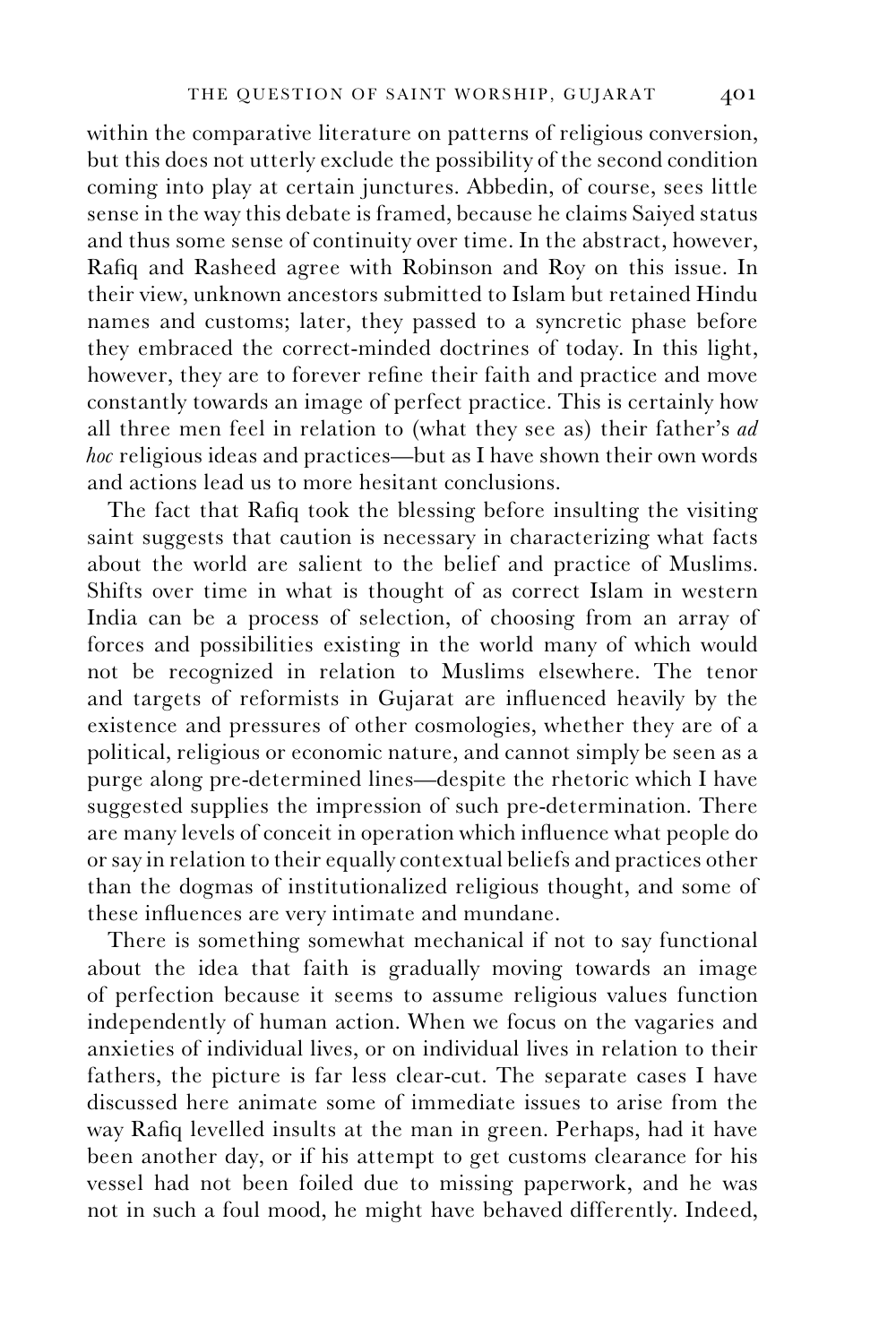#### 402 EDWARD SIMPSON

had the men on the vessel against the quay that day not worked for one of the men with whom Rafiq's family was feuding then he might also have behaved quite differently, not taking the chance to impress the employees of his rival in his rival's absence. Recently, Rafiq has started to wear clothes and a beard in the style of his late father. He told me that in the past he had taken the behaviour of his father to be ignorant and he often felt ashamed. Now, faced with the burden of the responsibilities his father had carried, Rafiq is beginning to realize how utterly wise his father's populism was. It is of course too late for Rafiq to tell the dead man in person, so he has turned to a spiritual intermediary in the hope the message can be passed on.

## **Bibliography**

- Ahmad, I. (ed.) (1984) [originally published in 1981] *Ritual and Religion among Muslims in India.* (New Delhi: Manohar).
- Asad, T. (1986) 'The idea of an anthropology of Islam', *Occasional Papers*. (Washington D.C.: Center for Contemporary Arab Studies).
- Das, V. (1984) 'For a folk-theology and theological anthropology of Islam',*Contributions to Indian Sociology*, 18(2): 292–300.
- Eaton, R. M. (1978) *Sufis of Bijapur 1300–1700: Social Roles of Sufis in Medieval India.* (Princeton, NJ: Princeton University Press).
- Eaton, R. M. (2001) [originally published in 2000] *Essays on Islam and Indian History.* (New Delhi: Oxford University Press).
- Eickelman, D. F. (1981) *The Middle East. An Anthropological Approach.*(Englewood Cliffs, NJ: Prentice-Hall).
- Eickelman, D. F. (1982) 'The study of Islam in local contexts', *Contributions to Asian Studies*, 17: 1–16.
- Eickelman, D. F. and J. Piscatori, (1996) *Muslim Politics*. (Princeton, NJ: Princeton University Press).
- Engineer, A. A. (1989) *The Muslim Communities of Gujarat. An Exploratory Study of Bohras, Khojas and Memons*. (Delhi: Ajanta Publications).
- Ewing, K. (1997) *Arguing Sainthood: Modernity, Psychoanalysis, and Islam*. (Durham, NC: Duke University Press).
- Gellner, E. (1969) *Saints of the Atlas*. (Chicago, IL: University of Chicago Press).
- Gibb, H. A. R. (1972) [originally published in 1947] *Modern Trends in Islam.*(New York: Octagon Books).
- Giddens, A. (1979) *Central Problems in Social Theory. Action, Structure and Contradiction in Social Analysis*. (London: The Macmillan Press).
- Heidegger, M. (1962) *Being and Time*. (trans. J. Macquarrie and E. Robinson). (Oxford: Blackwell).
- Holland, D. and K. Leander (eds.) (2004) 'Ethnographic studies of subjectivity and positioning: An introduction', *ETHOS*, 32(2): 127–139.
- Lindholm, C. (1986) 'Caste in Islam and the problem of deviant systems: A critique of recent theory', *Contributions to Indian Sociology*, 20(1): 61–73.
- Marsden, M. (2005) *Living Islam: Muslim Religious Experience in Pakistan's North-West Frontier*. (Cambridge: Cambridge University Press).